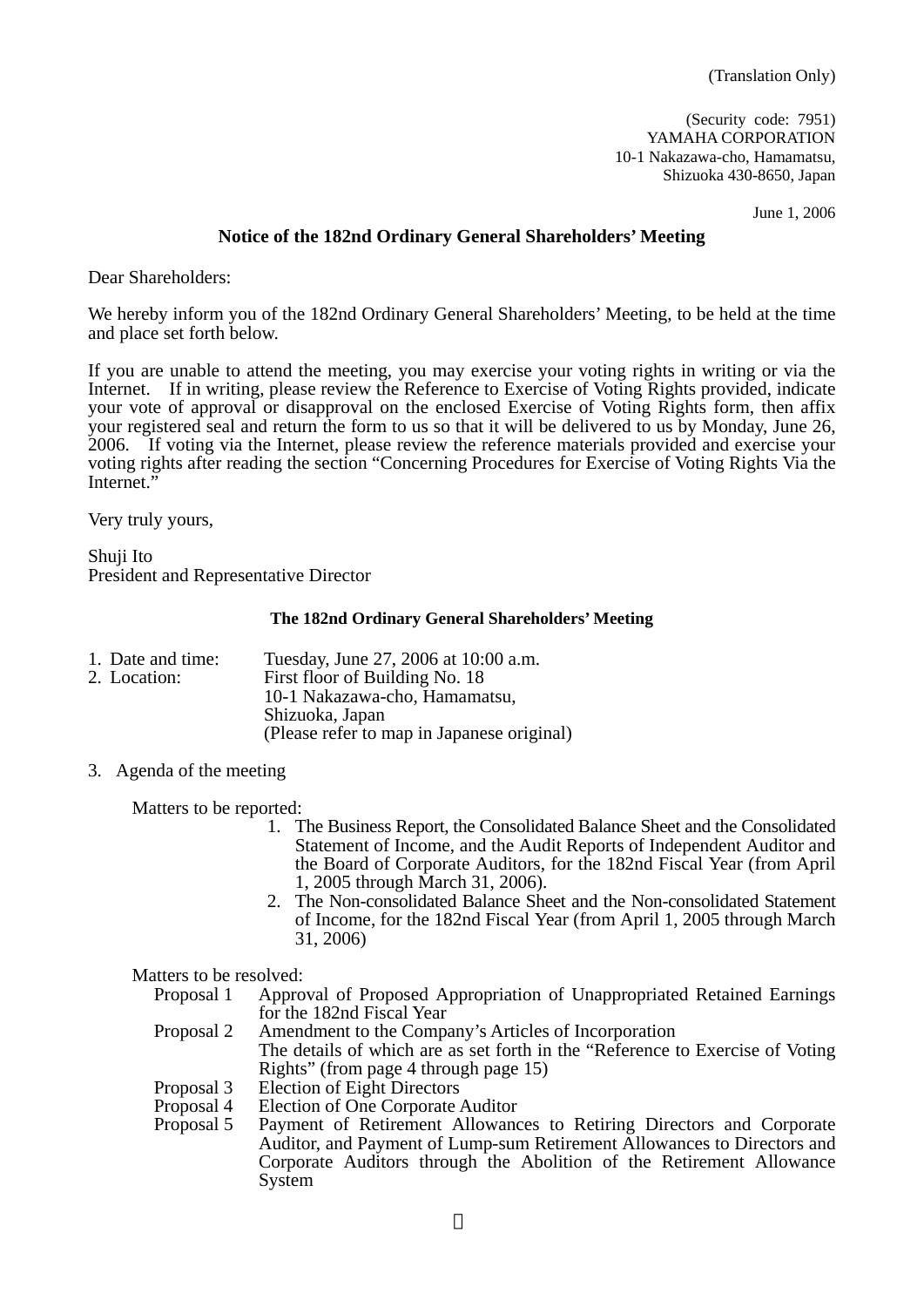- Note 1. For those attending, please present the enclosed Exercise of Voting Rights form at the reception desk on arrival at the meeting.
	- 2. This document has been translated from the Japanese original for reference purposes only.
	- In the event of any discrepancy between this translated document and the Japanese original, the original shall prevail.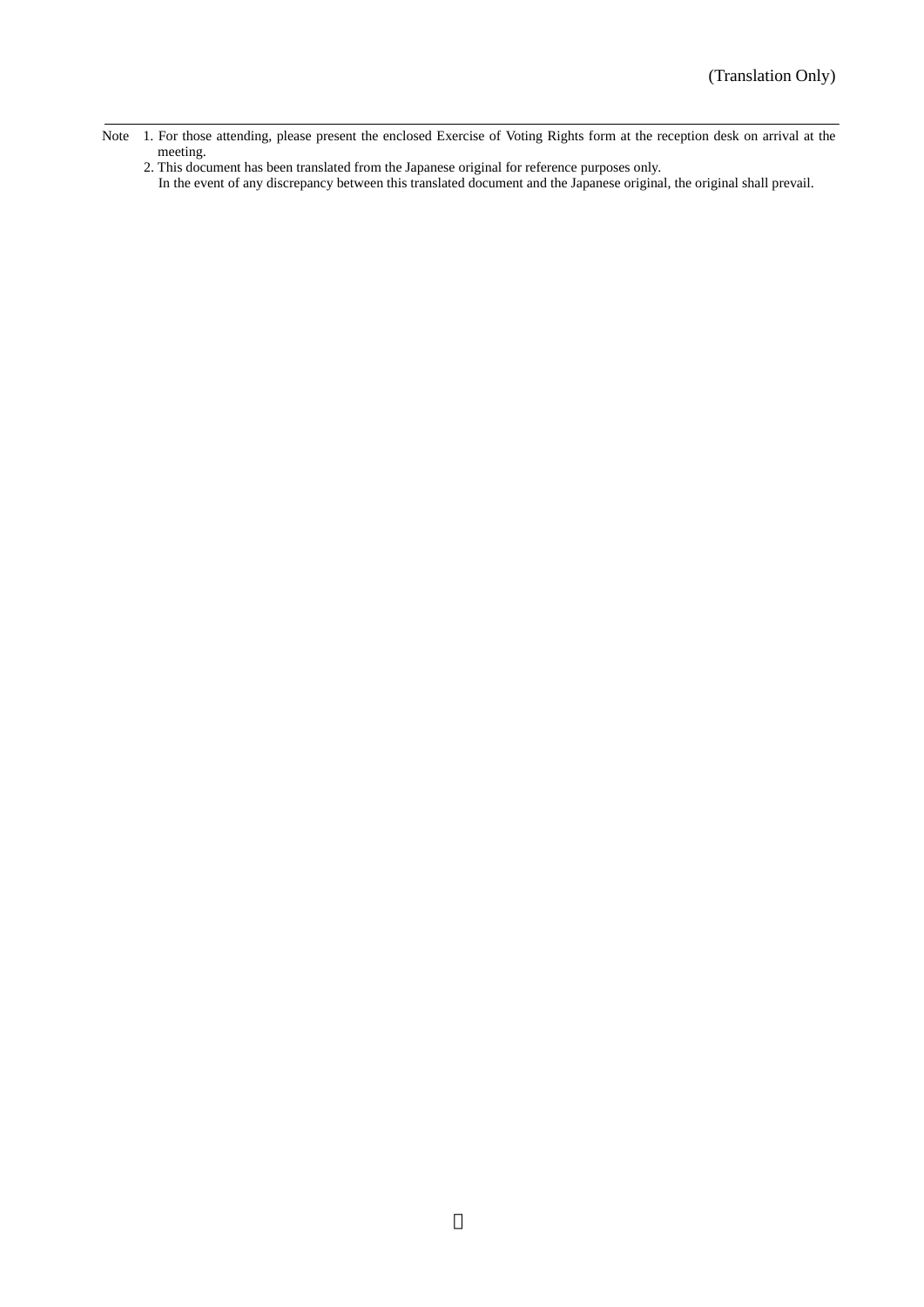$(1, 1, 1, 1)$ 

## **Reference to Exercise of Voting Rights**

- 1. Total Number of Voting Rights Held by All Shareholders: 2,060,525
- 2. Proposals and Reference Information
	- **Proposal 1** Approval of Proposed Appropriation of Unappropriated Retained Earnings for the 182nd Fiscal Year

The details of the proposal are as follows.

## **Proposal of Appropriation of Unappropriated Retained Earnings**

|                                                                          | Unit: Yen)     |
|--------------------------------------------------------------------------|----------------|
| Unappropriated retained earnings at the end of the fiscal year           | 13,258,488,470 |
| Reversal of reserve for special depreciation                             | 1,600,000      |
| Reversal of reserve for advanced depreciation                            | 170,000,000    |
| Reversal of reserve for special account on replaced property             | 565,000,000    |
| <b>TOTAL</b>                                                             | 13,995,088,470 |
| To be appropriated to:                                                   |                |
| Cash dividends (10 yen per share)                                        | 2,063,175,170  |
| Director bonuses                                                         | 80,000,000     |
| (including 12,000,000 yen for corporate auditors)                        |                |
| Reserve for special depreciation                                         | 1,300,000      |
| Reserve for advanced depreciation                                        | 301,000,000    |
| Reserve for special account on replaced property                         | 599,000,000    |
| General reserve                                                          | 6,000,000,000  |
| Unappropriated retained earnings carried forward to the next fiscal year | 4,950,613,300  |

Note: Interim dividends amounting to 2,063,235,690 yen (10 yen per share) were paid on December 12, 2005.

Taking into account the improvement of consolidated return on equity, and based on the level of the medium-term consolidated profits, the Company is adopting a basic policy of ensuring appropriate retained earnings in order to strengthen its operating base, such as R&D and rationalization investments, and of paying stable dividends.

We propose a year-end dividend of 10.00 yen per share (Combined with the interim dividend already paid, 20.00 yen per year).

In addition, we propose director bonuses amounting to 80 million yen (including 12 million yen for corporate auditors).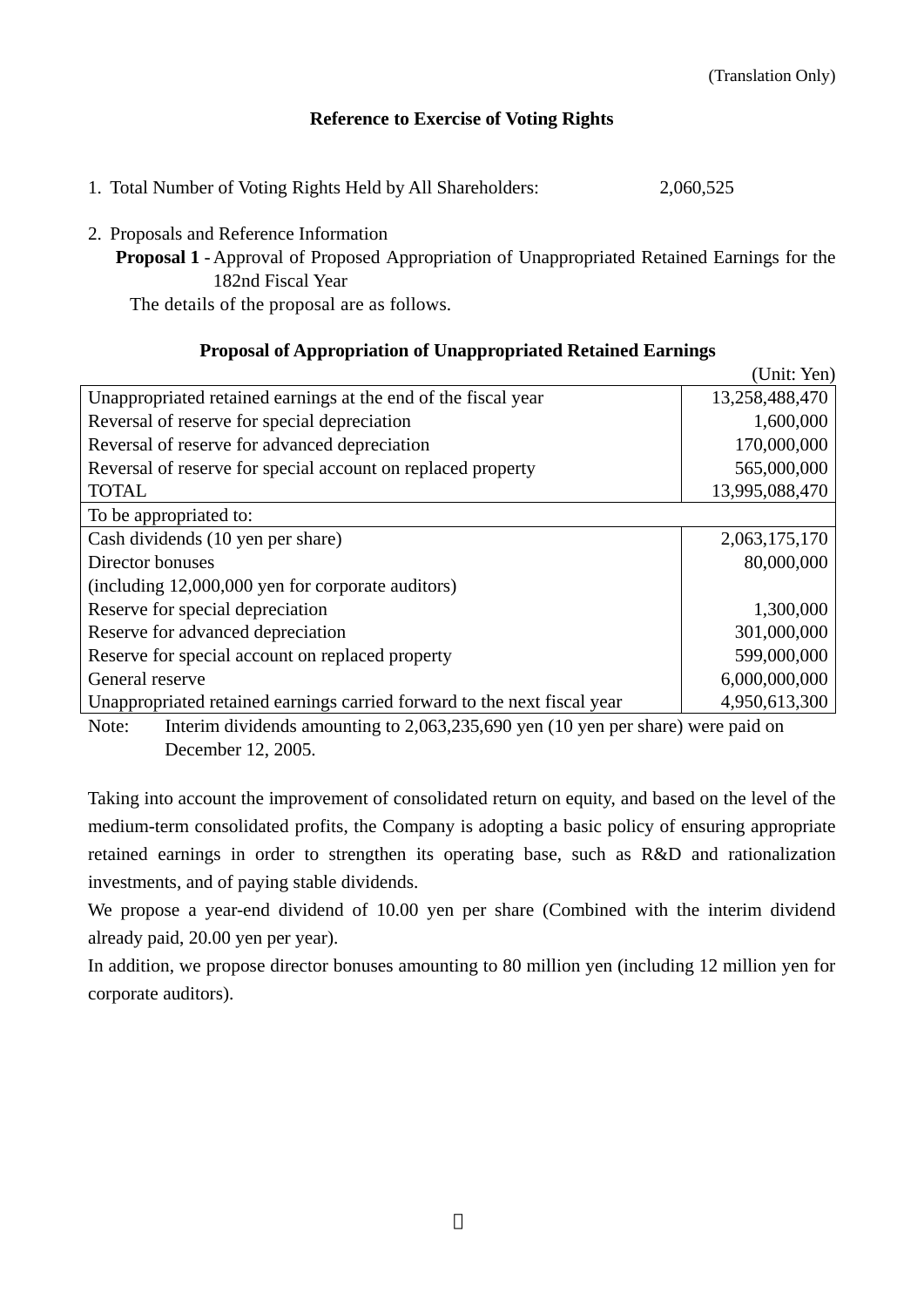# **Proposal 2** – Amendment to the Company's Articles of Incorporation

- 1. Points of the Proposal and Reasons for Amendment
- (1) With the "Company Law (Law No.86 of 2005)", the "Act Concerning the Rearrangement of the Relevant Laws upon Implementation of the Company Law (Law No. 87 of 2005) ("Rearrangement Law"), the "Ordinance on Implementation of the Company Law" (Ministerial Ordinance No.12 of 2006, Ministry of Justice) and the "Ordinance on the Company Computation" (Ministerial Ordinance No.13 of 2006, Ministry of Justice) coming into force from May 1, 2006 respectively, the following amendments are proposed:-
	- 1) The provisions in the "Rearrangement Law" state that the Articles of Incorporation are deemed to stipulate the following matters, and accordingly, the necessary amendments are proposed as follows:-
		- To add a new provision on the organization/ position of the Company including a board of directors, auditors, a board of auditors and independent auditor (Article 4 of the Proposed Amendments);
		- To add a new provision on the issuance of shares (Article 7 of the Proposed Amendments); and
		- To change the name of the "transfer agent" to the "administrator of shareholders' registry", as well as to change the scope of its duties entrusted by the Company (Article 12 of the Proposed Amendments).
	- 2) As regards fractional units of shares, it is proposed to add a new provision for the purpose of clarifying the rights of shareholders of such shares (Article 10 of the Proposed Amendments).
	- 3) As regards the exercise of voting rights by proxy, it is proposed to amend the relevant provision for the purpose of clarifying the number of proxies who can attend General Meetings of Shareholders on behalf of a shareholder (Article 16.2 of the Proposed Amendments).
	- 4) In response to the increase in volume of the information disclosed at General Meetings of Shareholders, and for the purposes of improving the information content and reduce the costs and expenses thereat, it is proposed to add a new provision on disclosure on the Internet of the reference materials for General Meetings of Shareholders, stipulating that such disclosure is deemed to constitute the disclosure at the relevant General Meeting(s) of Shareholders (Article 19 of the Proposed Amendments).
	- 5) Since it is allowed to pass resolutions of the Board of Directors by written means as long as auditors have no objections thereto, it is proposed to add a new provision regarding resolutions of the Board of Directors by written means in case of emergency (Article 26.2 of the Proposed Amendments).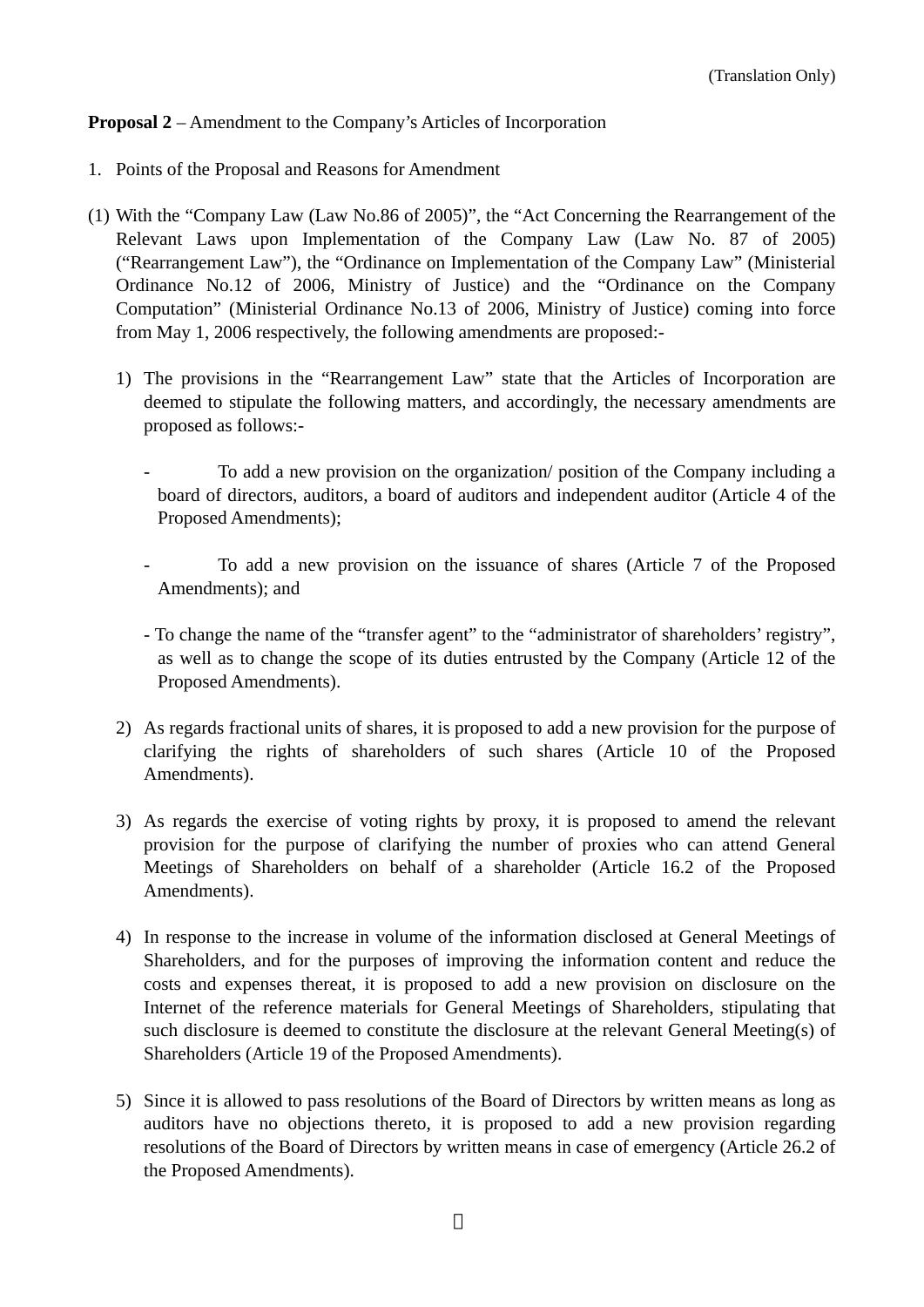- 6) For the purposes of securing capable personnel and ensuring such personnel to fully perform their expected role, it is proposed to add a new provision regarding agreements on the limited liability of outside auditors (Article 37 of the Proposed Amendments).
- 7) It is proposed to add a new chapter on independent auditor (Chapter 6, Articles 38 & 39 of the Proposed Amendments).
- 8) Other amendments to the provisions of the Articles of Incorporation are proposed for the purpose of maintaining its consistency with the Company Law.
- (2) For the purpose of improving convenience and reducing the costs and expenses thereat, public announcements of the Company is proposed to be in principle made electronically, whilst providing alternative way(s) of making public announcements in case of accident or for any other contingency.
- (3) The maximum number of directors is proposed to be reduced as a result of establishment of the executive officer system.
- (4) For the purposes of securing capable personnel and ensuring such personnel to fully perform their expected role, it is proposed to add a new provision regarding agreements on the limited liability of outside directors. In this regard, the Board of Auditors has unanimously agreed to the submission of such proposal to the General Meeting of Shareholders.
- (5) Other amendments, including deletion of unnecessary Articles, correction of wordings and change of numberings as a result of addition or removal of Articles, are also proposed.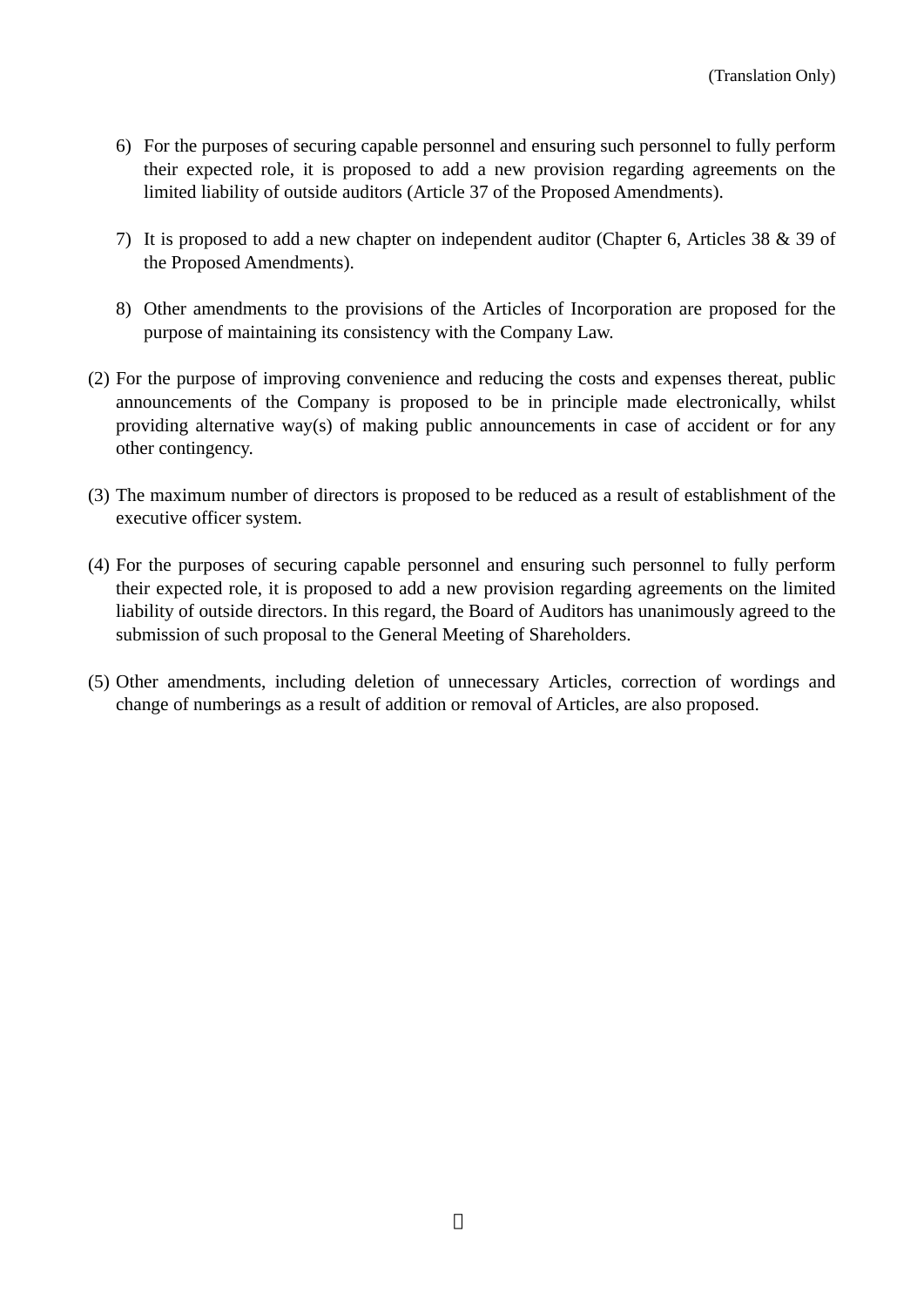# 2. Contents of Amendments

|                                                                                                                                                                                                                                                                                                          | (The changed sections have been underlined)                                                                                                                                                                                                                                                                                                    |
|----------------------------------------------------------------------------------------------------------------------------------------------------------------------------------------------------------------------------------------------------------------------------------------------------------|------------------------------------------------------------------------------------------------------------------------------------------------------------------------------------------------------------------------------------------------------------------------------------------------------------------------------------------------|
| <b>Present Articles of Incorporation</b>                                                                                                                                                                                                                                                                 | <b>Proposed Amendments</b>                                                                                                                                                                                                                                                                                                                     |
| <b>Chapter 1 General Rules</b>                                                                                                                                                                                                                                                                           | <b>Chapter 1 General Rules</b>                                                                                                                                                                                                                                                                                                                 |
| (Trade Name)                                                                                                                                                                                                                                                                                             | (Trade Name)                                                                                                                                                                                                                                                                                                                                   |
| Article 1 (Omitted)                                                                                                                                                                                                                                                                                      | Article 1 (Unchanged)                                                                                                                                                                                                                                                                                                                          |
| (Purposes)                                                                                                                                                                                                                                                                                               | (Purposes)                                                                                                                                                                                                                                                                                                                                     |
| Article 2 (Omitted)                                                                                                                                                                                                                                                                                      | Article 2 (Unchanged)                                                                                                                                                                                                                                                                                                                          |
| (Location of Principal Office)                                                                                                                                                                                                                                                                           | (Location of Principal Office)                                                                                                                                                                                                                                                                                                                 |
| Article 3 (Omitted)                                                                                                                                                                                                                                                                                      | Article 3 (Unchanged)                                                                                                                                                                                                                                                                                                                          |
|                                                                                                                                                                                                                                                                                                          | (Organizations / Positions)                                                                                                                                                                                                                                                                                                                    |
| (New)                                                                                                                                                                                                                                                                                                    | Article 4 In addition to the shareholders meeting<br>and Director, the Company shall<br>establish the following organizations /<br>positions.<br>(1) Board of Directors<br>(2) Auditor<br>(3) Board of Auditors<br>(4) Independent Auditor                                                                                                     |
| (Public Notice)<br>The public notices given by this<br>Article 4<br>Company shall be carried in the Nihon<br>Keizai Shinbun issued in Tokyo.                                                                                                                                                             | (Public Notices)<br>Article 5 The Company shall make its public<br>notices electronically. However, in the<br>event that public notices cannot be<br>made electronically due to an accident<br>or some other unavoidable condition,<br>the public notices shall be carried in<br>the Nihon Keizai Shimbun business<br>daily released in Tokyo. |
| <b>Chapter 2 Shares</b>                                                                                                                                                                                                                                                                                  | <b>Chapter 2 Shares</b>                                                                                                                                                                                                                                                                                                                        |
| (Number of Authorized Shares)                                                                                                                                                                                                                                                                            | (Allowable Number of Issued Shares)                                                                                                                                                                                                                                                                                                            |
| The total number of shares authorized<br>Article 5                                                                                                                                                                                                                                                       | Article 6 The total number of shares that can be                                                                                                                                                                                                                                                                                               |
| to be issued by the Company shall be                                                                                                                                                                                                                                                                     | issued by the Company shall be seven                                                                                                                                                                                                                                                                                                           |
| seven hundred million (700,000,000).<br>If any part of it is canceled, the<br>corresponding number of authorized<br>shares shall be reduced.                                                                                                                                                             | hundred million (700,000,000).                                                                                                                                                                                                                                                                                                                 |
| (New)                                                                                                                                                                                                                                                                                                    | (Issuing Stock Certificates)<br>Article 7 The Company shall be allowed to<br>issue stock certificates.                                                                                                                                                                                                                                         |
| (Acquisition of the treasury stocks through a<br>resolution by the Board of Directors)<br>Article 6 The Company may acquire the<br>treasury stocks through a resolution<br>made by the Board of Directors<br>pursuant to the provision of Paragraph<br>1 (2) of Article 211.3 of the<br>Commercial Code. | (Acquisition of Company Shares)<br>Article 8 In accordance with Article 165,<br>Section 2 of the Company Law, the<br>Company shall be allowed to obtain its<br>own shares through a Board of<br>Directors resolution.                                                                                                                          |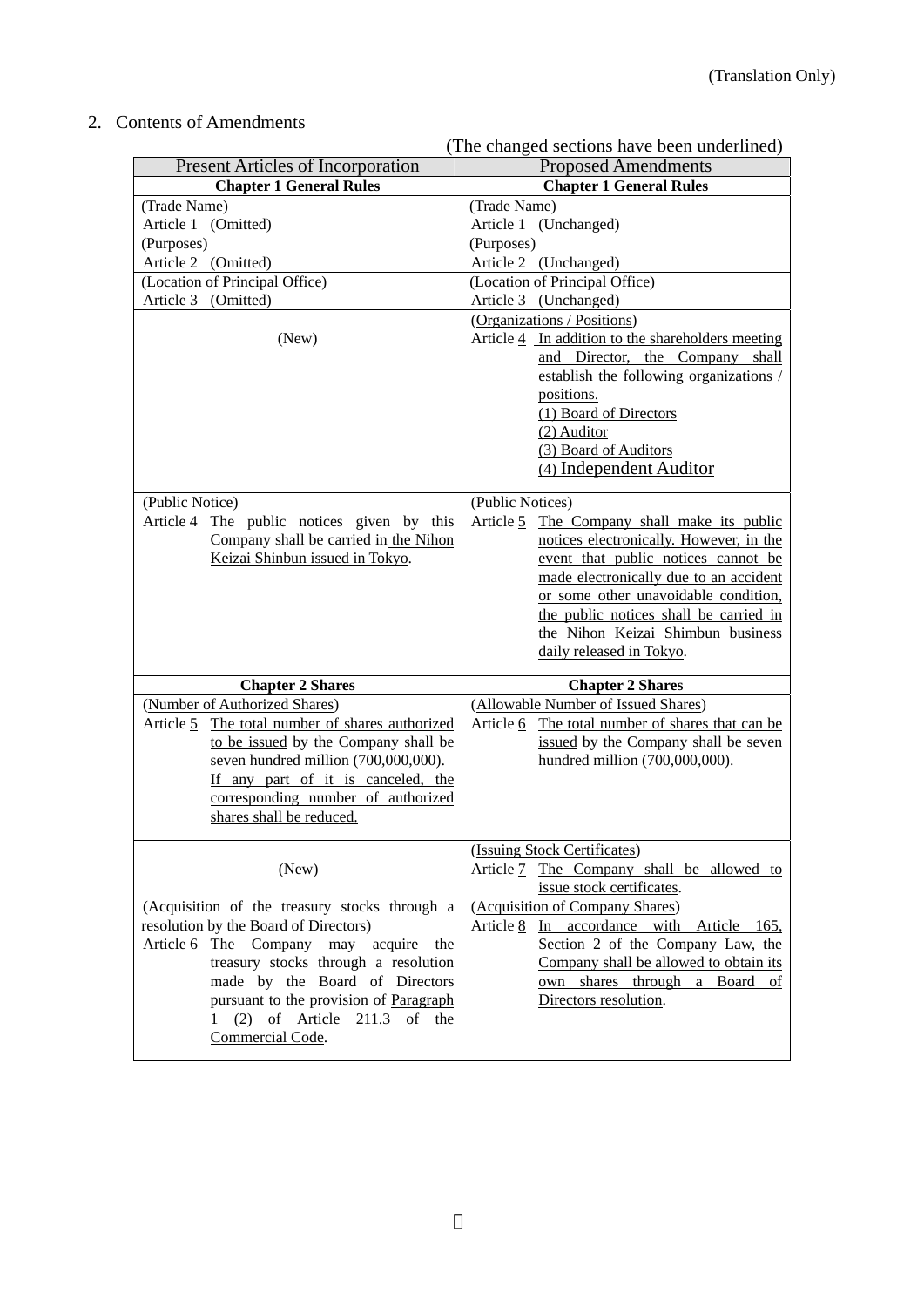| Present Articles of Incorporation                                                                                                                                                                                                                                                                                                                                                                                                                                                                                                                                                                                                                                                                                                                                                                                                                    | <b>Proposed Amendments</b>                                                                                                                                                                                                                                                                                                                                                                                                                                                                                                                                                                                                                               |
|------------------------------------------------------------------------------------------------------------------------------------------------------------------------------------------------------------------------------------------------------------------------------------------------------------------------------------------------------------------------------------------------------------------------------------------------------------------------------------------------------------------------------------------------------------------------------------------------------------------------------------------------------------------------------------------------------------------------------------------------------------------------------------------------------------------------------------------------------|----------------------------------------------------------------------------------------------------------------------------------------------------------------------------------------------------------------------------------------------------------------------------------------------------------------------------------------------------------------------------------------------------------------------------------------------------------------------------------------------------------------------------------------------------------------------------------------------------------------------------------------------------------|
| (The Number of Shares per Unit (tangen) and the<br>Non Issuance of Shares Certificates of Less than<br>One Unit (tangen))<br>Article 7 1. The number of shares per unit<br>(tangen) of the Company shall be one<br>hundred shares.<br>2. The Company shall not issue share<br>certificates for less than one unit<br>(tangen) (hereinafter, Fractional unit).                                                                                                                                                                                                                                                                                                                                                                                                                                                                                        | (The Number of Shares per Unit (tangen) and the<br>Non Issuance of Shares Certificates of Less than<br>One Unit (tangen))<br>Article 9 1. The number of shares per unit<br>(tangen) of the Company shall be<br>one hundred shares.<br>2.Regardless of the stipulation in<br>Article7, the Company shall not<br>issue share certificates for less than<br>one unit (tangen) (hereinafter,<br>Fractional unit). However, doing so<br>is not prohibited by the Rules                                                                                                                                                                                        |
| (New)                                                                                                                                                                                                                                                                                                                                                                                                                                                                                                                                                                                                                                                                                                                                                                                                                                                | Concerning the Handling of Shares.<br>(Rights for Holders of Fractional Unit Shares)<br>Article 10<br>Holders of shares in the Company<br>unit<br>than<br>one<br>(tangen)<br>less.<br>(including beneficiary shareholders)<br>shall only be allowed to execute the<br>following rights.<br>(1) Rights stipulated in Article<br>189, Section 2 of the Company<br>Law<br>Right to make requests in<br>(2)<br>accordance with the stipulations in<br>Article 166, Section 1 of the<br>Company Law.<br>(3) Right to receive allotment of<br>offered shares and right to receive<br>allotment of share warrants<br>according to the number of shares<br>held. |
| (Rules Concerning the Handling of Shares)<br>Article 8 The Classes of this Company's share<br>certificates, registration of transfer of<br>shares, registration of the right of<br>pledge, representation of trust assets,<br>non-issuance of share certificates,<br>notification by shareholders (including<br>beneficiary shareholders), notification<br>of the domestic address by foreign<br>shareholders, reissuance of<br>share<br>certificates, procedures for registering<br>lost shares, purchasing of fractional<br>and any other proceedings<br>units,<br>concerning<br>share<br>handling<br>and<br>relevant fees thereto and exercise of<br>shareholders' rights<br>through<br>the<br>electromagnetic<br>shall<br>means<br>be<br>governed<br>Share Handling<br>by<br>Regulations established by resolution<br>of the Board of Directors. | (Rules Concerning the Handling of Shares)<br>Article 11 The handling of shares in<br>the<br>Company and related fees shall be<br>determined by the relevant laws, the<br>Articles of Incorporation and the Rules<br>Concerning the Handling of Shares<br>established by resolution of the Board<br>of Directors.                                                                                                                                                                                                                                                                                                                                         |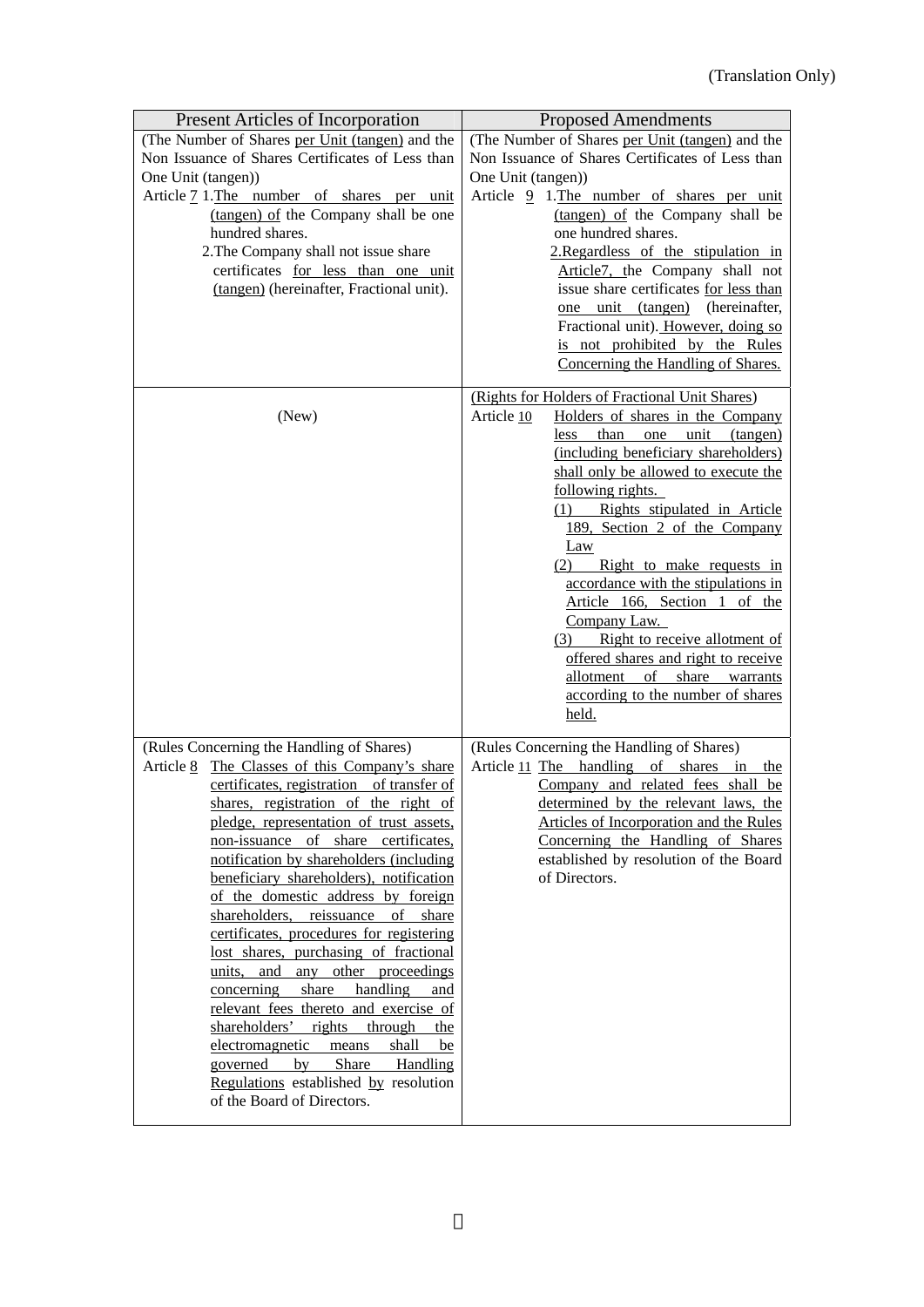| <b>Present Articles of Incorporation</b>                                        | <b>Proposed Amendments</b>                                                    |
|---------------------------------------------------------------------------------|-------------------------------------------------------------------------------|
| (Transfer Agent)                                                                | (Administrator of Shareholders' Registry)                                     |
| Article 9 1. The Company shall appoint a transfer                               | Article 12 1. The Company shall appoint<br><sub>a</sub>                       |
| agent for the transfer of shares.                                               | Administrator of the Shareholders'                                            |
| 2. The transfer agent and its business                                          | Registry for the transfer of shares.                                          |
| shall be determined<br>office<br>by                                             | 2. The Administrator of the                                                   |
| resolution of the Board of Directors                                            | Shareholders' Registry and its                                                |
| and shall be announced by public                                                | business office shall be determined                                           |
| notice.                                                                         | by resolution of the Board of                                                 |
| 3.The<br>shareholders' list (including                                          | Directors and announced by public                                             |
| beneficiary shareholders) and the                                               | notice.                                                                       |
| registration list of lost shares shall be                                       | 3. The establishment and maintenance                                          |
| kept in the business office of the                                              | Shareholders'<br>of<br>the<br>Registry                                        |
| transfer agent, and the Company shall                                           | (including beneficiary shareholders),                                         |
| require the transfer agent to handle all                                        | share warrants registry and lost                                              |
| proceedings of registration of transfer                                         | shares registry shall not be handled                                          |
| of shares, registration of the right of                                         | by the Company, but shall be                                                  |
| pledge, representation of trust assets                                          | entrusted to the Administrator of the                                         |
| or their deletion, non-issuance of                                              | Shareholders' Registry.                                                       |
| share certificates, issuance of share                                           |                                                                               |
| certificates, procedures for registering                                        |                                                                               |
| lost shares, reissuance of share                                                |                                                                               |
| certificates, purchasing of fractional<br>units and acceptance of notifications |                                                                               |
| and other stock-related matters.                                                |                                                                               |
|                                                                                 |                                                                               |
| (Base Date)                                                                     |                                                                               |
| Article 10 1. With respect to the exercise of rights                            | (Deleted)                                                                     |
| the Ordinary General<br>at                                                      |                                                                               |
| Shareholder's Meeting,<br>the                                                   |                                                                               |
| shareholders who are noted or                                                   |                                                                               |
| recorded in the final shareholder'                                              |                                                                               |
| list as of March 31 shall be entitled                                           |                                                                               |
| to vote.                                                                        |                                                                               |
|                                                                                 |                                                                               |
| 2. In addition, the Company may set a                                           |                                                                               |
| base date with public notice                                                    |                                                                               |
| beforehand.                                                                     |                                                                               |
|                                                                                 |                                                                               |
| <b>Chapter 3 General Shareholder's Meeting</b>                                  | <b>Chapter 3 General Shareholder's Meeting</b>                                |
| (Ordinary and Extraordinary General Meeting)                                    | (Convening General Shareholders' Meetings)                                    |
| Article 11 The Ordinary General Shareholder's                                   | Article 13 Ordinary general shareholders' meetings                            |
| Meeting shall be held in June each                                              | are held every year in June and                                               |
| year. A Extraordinary<br>General                                                | extraordinary general<br>shareholders'                                        |
| Shareholder's Meeting may be held at                                            | meetings are held whenever necessary.                                         |
| any time deemed necessary.                                                      |                                                                               |
|                                                                                 | (Base Date for Ordinary General Shareholders'                                 |
| (New)                                                                           | Meeting)                                                                      |
|                                                                                 | Article 14 The base date for being eligible for                               |
|                                                                                 | voting rights at the ordinary general<br>shareholders' meeting is March 31 of |
|                                                                                 | each year.                                                                    |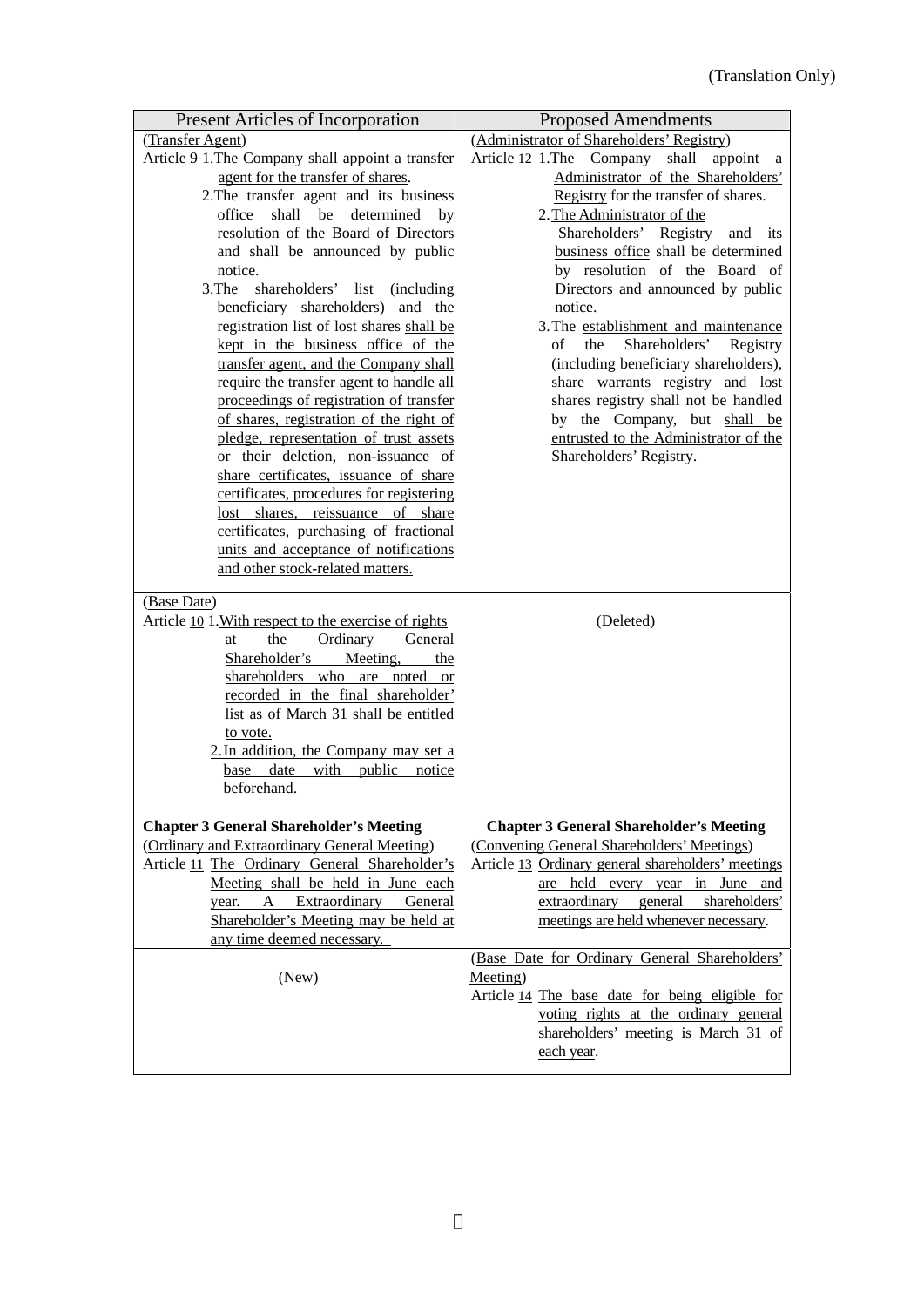| Present Articles of Incorporation                                        | <b>Proposed Amendments</b>                                           |
|--------------------------------------------------------------------------|----------------------------------------------------------------------|
| (Convener)                                                               | (Meeting Convener and Chairman)                                      |
| Article 12 1. Unless otherwise provided by law                           | Article 15 1. The President shall convene the                        |
| and ordinance, the President shall                                       | General Shareholders' Meetings and                                   |
| convene any General Shareholder's                                        | shall act as the chairman.                                           |
| Meetings pursuant to resolution of                                       | 2. (Unchanged)                                                       |
| the Board of Directors and shall act                                     |                                                                      |
| as chairman of the meetings.                                             |                                                                      |
| 2.(Omitted)                                                              |                                                                      |
| (Exercise of Voting Rights by Proxy)                                     | (Exercising Voting Rights by Proxy)                                  |
| The shareholder may exercise his/her<br>Article 13                       | Article $16 \quad 1.$ A shareholder may exercise his/her             |
| voting right at any Shareholders General                                 | voting rights through a proxy, who                                   |
| Meeting through a proxy, who shall be                                    | shall be <u>one</u> (1) shareholder in the                           |
| another shareholder having the voting                                    | company.                                                             |
| right of the Company. In this case a                                     | 2. In this case a document certifying                                |
| document certifying the authority to vote                                | the authority to vote as a proxy for                                 |
| as proxy for another shareholder must be                                 | shareholder<br>another<br>must<br>be                                 |
| submitted by the shareholder or proxy to                                 | submitted by the shareholder or                                      |
| this Company prior to each General                                       | proxy to the Company prior to each                                   |
| Meeting.                                                                 | general shareholders' meeting.                                       |
| (New)                                                                    |                                                                      |
| (Method of Resolution)                                                   | (Methods for Making Resolutions)                                     |
| Article 14 1. Unless otherwise provided by law                           | Article 17 1. Unless otherwise provided by law                       |
| and ordinance or these Articles of                                       | and ordinance or these Articles of                                   |
| Incorporation, resolutions at General                                    | Incorporation, resolutions at General                                |
| Shareholder's Meetings shall be                                          | Shareholders' Meeting shall be                                       |
| adopted by a majority of the votes of                                    | adopted based on a majority vote of                                  |
| the shareholders present.                                                | the shareholders with voting rights                                  |
| 2. Pursuant to the regulations set forth                                 | present at the meeting.                                              |
| in Article 343 of the Commercial                                         | 2. Pursuant to the regulations set forth                             |
| Code, special resolutions shall be<br>adopted by a two-thirds or greater | in Article 309, Section 2 of the<br>Company Law, special resolutions |
| vote of shareholders with voting                                         | shall be adopted by a two-thirds or                                  |
| rights, provided that one-third of                                       | greater vote of shareholders with                                    |
| more of the total shareholders with                                      | voting rights, provided that one-third                               |
| voting rights are in attendance.                                         | of more of the total shareholders                                    |
|                                                                          | with voting rights are in attendance.                                |
|                                                                          |                                                                      |
| (Minutes)                                                                | (Minutes)                                                            |
| Article 15 The proceedings at each Shareholder's                         | Article 18<br>The main points and results of the<br>of<br>the        |
| Meeting shall be recorded in the<br>minutes, which shall bear the name   | proceedings<br>General<br>Shareholders' Meeting, as well as          |
| and seal of the Chairman and the                                         | any items determined by other                                        |
| Directors present and shall be kept at                                   | decrees, shall be recorded in the                                    |
| the principal office for ten (10) years,                                 | minutes.                                                             |
| and a certified copy thereof to be kept                                  |                                                                      |
| at each branch office of the Company                                     |                                                                      |
| for five $(5)$ years.                                                    |                                                                      |
|                                                                          |                                                                      |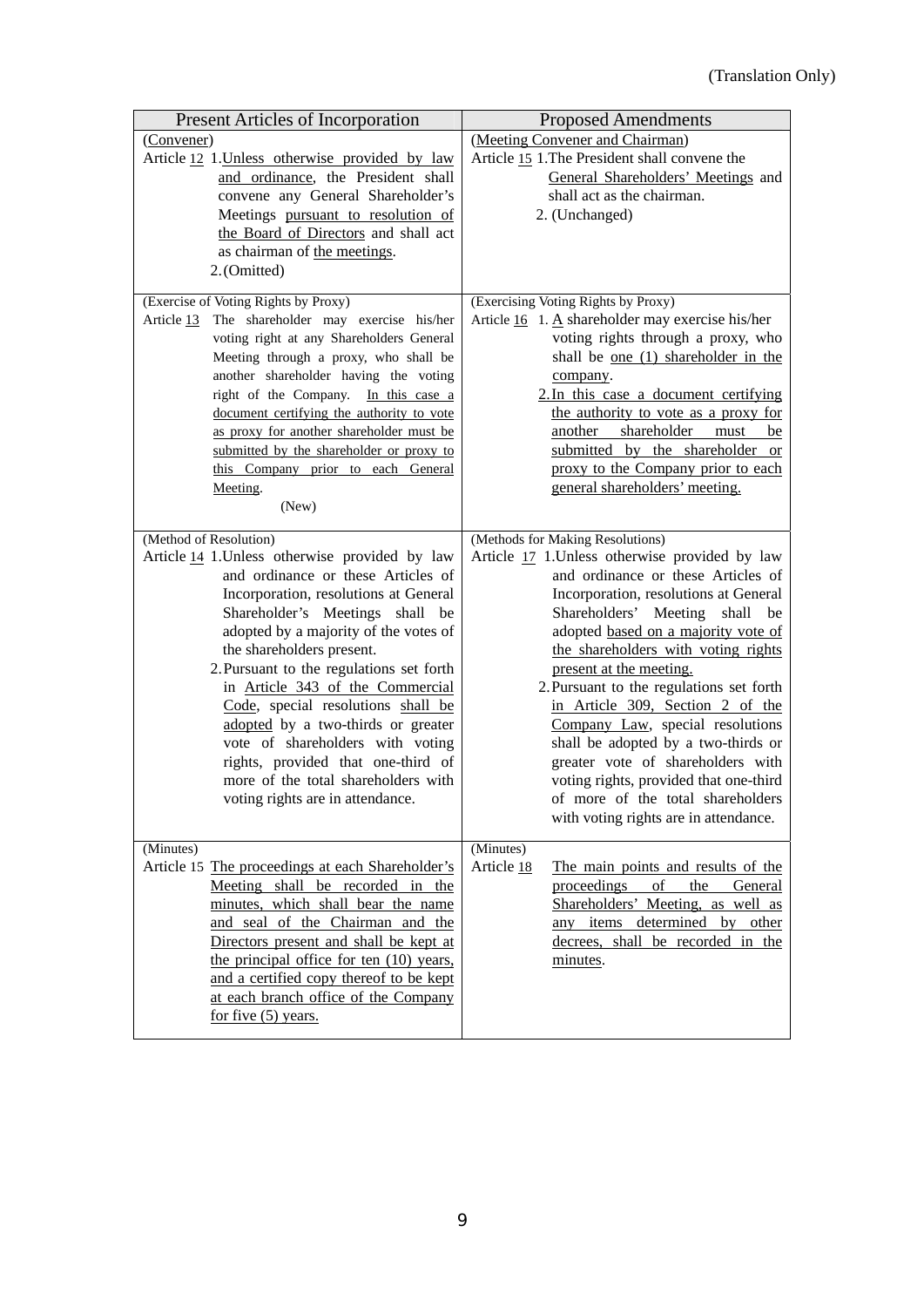| <b>Present Articles of Incorporation</b>                                  | <b>Proposed Amendments</b>                                                 |
|---------------------------------------------------------------------------|----------------------------------------------------------------------------|
|                                                                           | (Provision of Shareholders' Meeting Reference                              |
|                                                                           | Materials on Internet)                                                     |
| (New)                                                                     | Article 19<br>When<br>convening a<br>General                               |
|                                                                           | Shareholders' Meeting,<br>the                                              |
|                                                                           | Company shall use the Internet to                                          |
|                                                                           | shareholders<br>provide<br>with                                            |
|                                                                           | information regarding those items                                          |
|                                                                           | that must be contained in the                                              |
|                                                                           | General Shareholders' Meeting                                              |
|                                                                           | documents,<br>business<br>reports,                                         |
|                                                                           | account statements and consolidated                                        |
|                                                                           | account statements in accordance                                           |
|                                                                           | with the relevant Ministry of Justice                                      |
|                                                                           | ordinance.                                                                 |
| <b>Chapter 4 Directors and Board of Directors</b>                         | <b>Chapter 4 Directors and Board of Directors</b>                          |
| (Number of Directors and Their Election)                                  | (Number of Directors and Their Elections)                                  |
| Article 16 1. The number of Directors shall not                           | Article 20 1. The number of Directors shall not                            |
| exceed thirty (30).                                                       | exceed fifteen $(15)$ .                                                    |
| All the Directors shall be elected at                                     | All the Directors shall be elected at                                      |
| the General Shareholder's Meeting.                                        | the General Shareholders' Meeting.                                         |
| 2. For the election of Directors, the                                     | 2.Directors shall be selected by a                                         |
| shareholders holding one-third $(1/3)$                                    | majority vote of shareholders with                                         |
| or more of the shares of the total                                        | voting rights, provided that at least                                      |
| number of voting rights shall be                                          | one-third of the total shareholders                                        |
| present, and resolution shall be                                          | with voting rights are in attendance.                                      |
| adopted by a majority of the votes of<br>shareholders present.            | 3. (Unchanged)                                                             |
| 3. (Omitted)                                                              |                                                                            |
|                                                                           |                                                                            |
| (Senior Directors and Representative Directors)                           | (Representative Directors and Senior Directors)                            |
| Article 17 1. The Board of Directors may select                           | Article 21 1. Representative Directors shall be                            |
| one (1) Chairman of the Board, one                                        | selected by a Board of Directors                                           |
| $(1)$ President and one $(1)$ or more                                     | resolution.                                                                |
| Vice Presidents, Senior Managing<br>Directors, Managing Directors.        | 2. The Board of Directors may select<br>one (1) Chairman of the Board, one |
| 2. In accordance with the resolutions of                                  | (1) President and one (1) or more                                          |
| the Board of Directors, the President                                     | Vice Presidents, Senior Managing                                           |
| shall execute the business of the                                         | Directors and Managing Directors.                                          |
| Company<br>and<br>represent<br>the                                        | (Deleted)                                                                  |
| Company.                                                                  |                                                                            |
| 3. The Board of Directors may appoint                                     |                                                                            |
| additional<br>more<br>(1)<br>one<br><b>or</b>                             |                                                                            |
| Representative<br>Directors<br>from                                       |                                                                            |
| among the said Senior Directors.                                          |                                                                            |
|                                                                           |                                                                            |
| (Term of Office)                                                          | (Term of Office)                                                           |
| Article 18 The term of office of Directors shall                          | Article 22<br>The term of office for Directors shall                       |
| expire at the close of the Ordinary<br>General Shareholders' Meeting held | expire at the close of the Ordinary<br>General Shareholders' Meeting for   |
| for the last closing of accounts within                                   | the end of the business year that                                          |
| one (1) year after their assumption of                                    | falls within one year after the                                            |
| office.                                                                   | selection of the director.                                                 |
|                                                                           |                                                                            |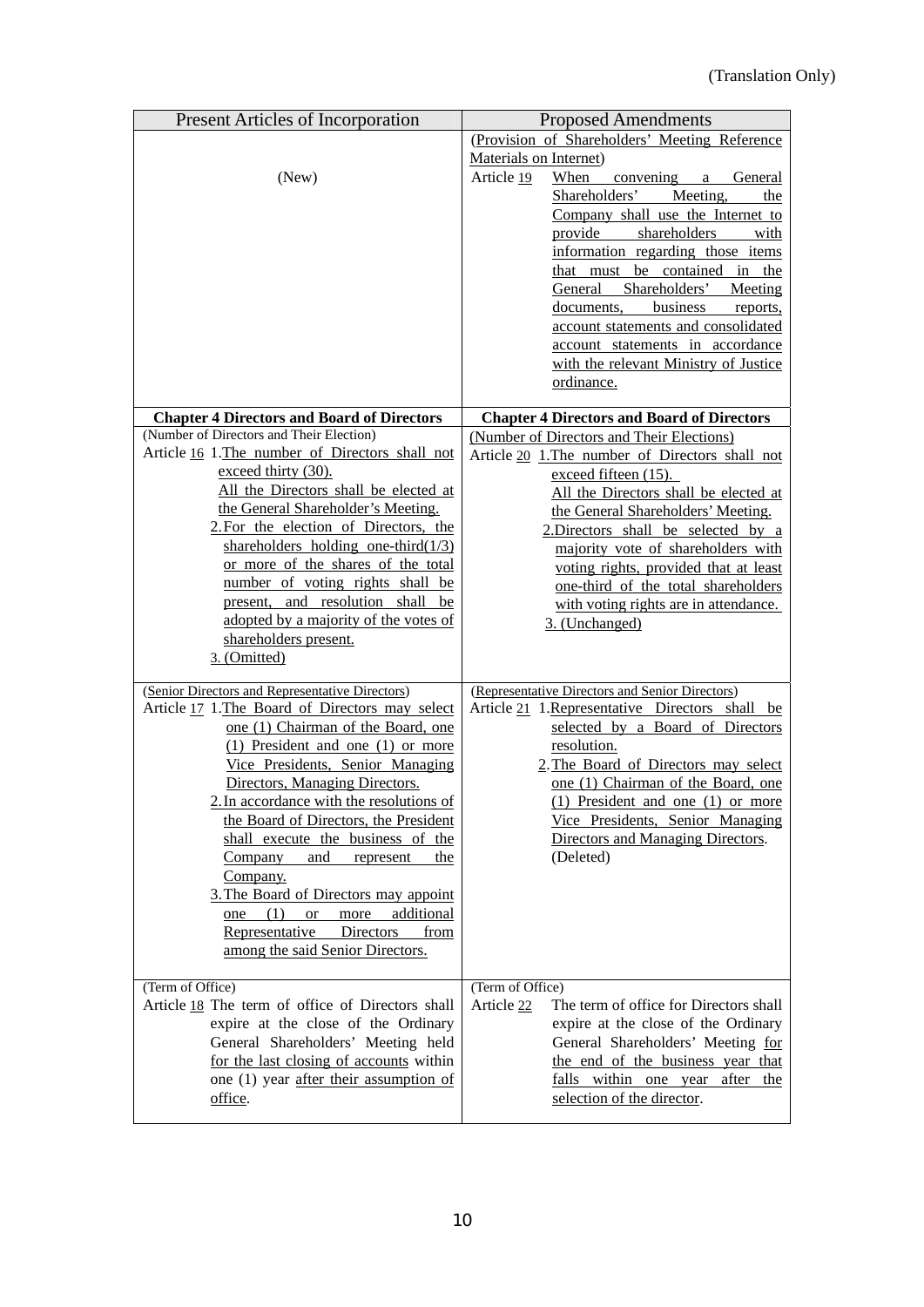| Present Articles of Incorporation                                                                                                                                                                                                                                                                                                      | <b>Proposed Amendments</b>                                                                                                                                                                                                                                                                                                                                                                                                                                                                                                                                                                          |
|----------------------------------------------------------------------------------------------------------------------------------------------------------------------------------------------------------------------------------------------------------------------------------------------------------------------------------------|-----------------------------------------------------------------------------------------------------------------------------------------------------------------------------------------------------------------------------------------------------------------------------------------------------------------------------------------------------------------------------------------------------------------------------------------------------------------------------------------------------------------------------------------------------------------------------------------------------|
| (Remuneration and Retirement Allowance)<br>Article 19 The remuneration<br>and<br>retirement<br>allowance of Directors<br>shall<br>be<br>determined<br>the<br>General<br>by<br>Shareholder's Meeting.                                                                                                                                   | (Remuneration)<br>Article 23<br>Remuneration for directors, which<br>consists of bonuses and other<br>benefits from the Company<br>in<br>consideration of the execution of<br>their duties (hereinafter referred to<br>as "remuneration"),<br>shall<br>be<br>determined<br>by<br>the<br>General<br>Shareholders' Meeting.                                                                                                                                                                                                                                                                           |
| (Authority)<br>Article 20 The Board of Directors shall consist of<br>the Directors of the Company, shall<br>make resolutions concerning<br>the<br>execution of business, and shall<br>supervise the performance<br>by<br>Directors of their duties.                                                                                    | (Deleted)                                                                                                                                                                                                                                                                                                                                                                                                                                                                                                                                                                                           |
| (Convener of Meetings)<br>Article 21 1. The Company president shall convene<br>the Board Meetings and serve as the<br>chairman, except when some other<br>arrangement is made by a special<br>decree.<br>2. (Omitted)                                                                                                                  | (Convener and Chairman of Board of Directors'<br>Meetings)<br>Article 24 1. The<br>Company<br>president<br>shall<br>convene the Board Meetings and<br>serve as the chairman, except when<br>some other arrangement is made by a<br>special decree.<br>2. (Unchanged)                                                                                                                                                                                                                                                                                                                                |
| (Notice of Meeting)<br>Article 22 A notice of Meeting of the Board of<br>Directors shall be sent to each Director and<br>Auditor three (3) days prior to the date of<br>such Meeting, provided, however, that<br>the period may be shortened in case of<br>emergency and where a notice is given<br>by an appropriate method.<br>(New) | (Notification for Board of Directors' Meeting)<br>Article 25 1.A notice of a Board of Directors'<br>Meetings shall be sent to each<br>Director and Auditor at least three<br>(3) days before the meeting, except<br>in cases when the date of the<br>meeting was already established<br>beforehand. However, this period<br>can be even shorter when there is an<br>urgent need to conduct a meeting.<br>2. Board of Directors' Meetings can be<br>following<br>held<br>without<br>the<br>convening procedures, provided<br>there is agreement to do so among<br>all of the directors and auditors. |
| (Voting)<br>Article 23 Resolutions of Meetings of the Board<br>of Directors shall be adopted by a<br>majority of the votes at a Meeting at<br>which a majority of the Directors in<br>office is present.<br>(New)                                                                                                                      | (Voting by Board of Directors)<br>Article 26 1. Resolutions of Meetings of the Board<br>of Directors shall be adopted by a<br>majority of the votes when a<br>majority of the directors that can<br>participate in the decision-making<br>process are present.<br>2. Items<br>addressed by Board of<br>Directors' resolutions are deemed to<br>be resolved as board resolutions<br>provided that the stipulations in<br>Article 370 of the Company Law<br>are satisfied.                                                                                                                            |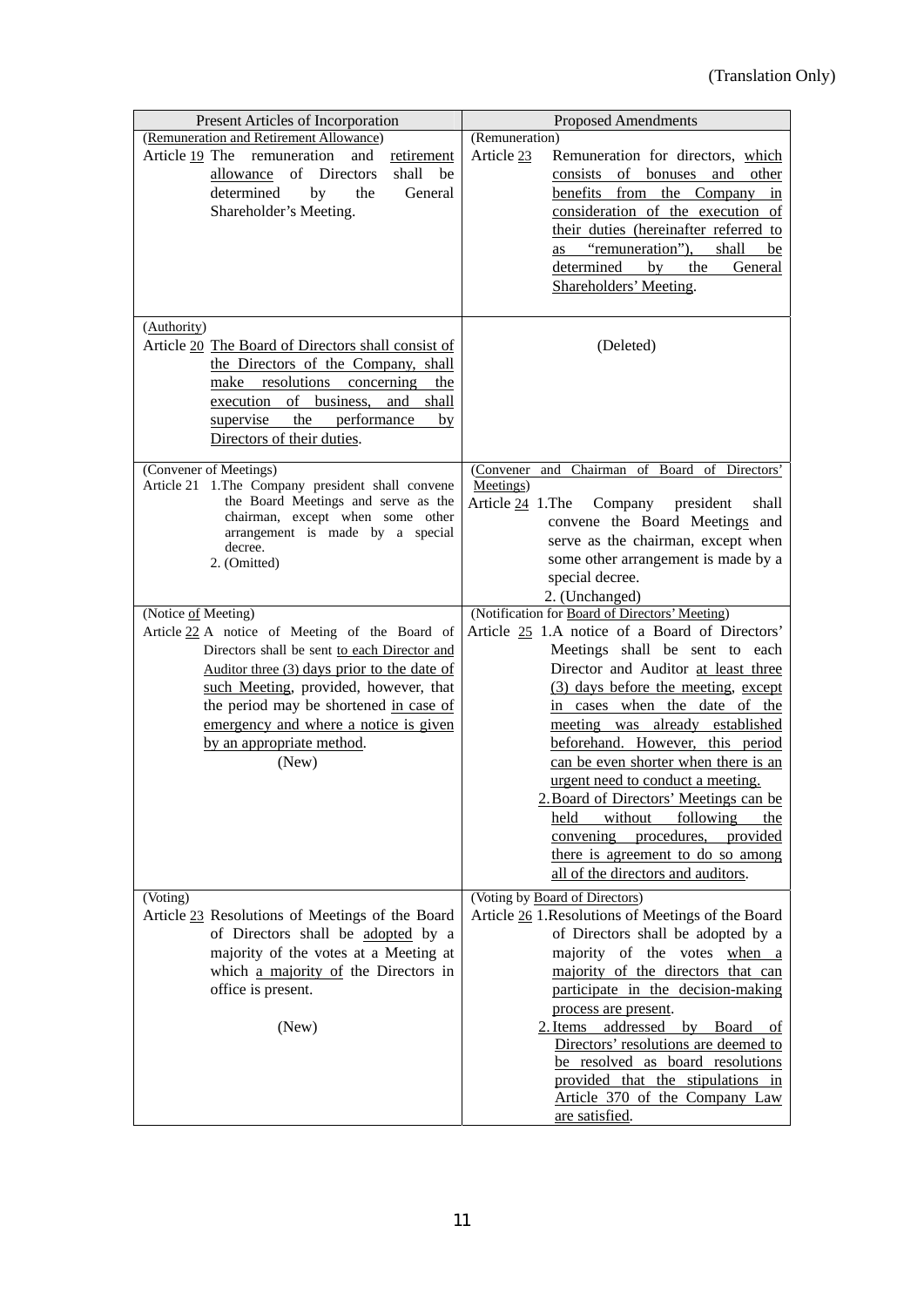| Present Articles of Incorporation                                                                                                                                                                                                                                                                                                                                                        | <b>Proposed Amendments</b>                                                                                                                                                                                                                                                                                                                                                                                                                                                         |
|------------------------------------------------------------------------------------------------------------------------------------------------------------------------------------------------------------------------------------------------------------------------------------------------------------------------------------------------------------------------------------------|------------------------------------------------------------------------------------------------------------------------------------------------------------------------------------------------------------------------------------------------------------------------------------------------------------------------------------------------------------------------------------------------------------------------------------------------------------------------------------|
| (Minutes)<br>Article 24 The proceedings at each Meeting of<br>the Board of Directors shall be<br>recorded in the minutes, which shall<br>bear the names and seal of the<br>Directors and Auditors present and<br>shall be kept at the principal office for<br>ten $(10)$ years.                                                                                                          | (Board of Directors' Meetings Minutes)<br>Article 27<br>The main points and results of<br>each Board of Directors' Meeting,<br>along with any items stipulated by<br>law, shall be recorded in the<br>minutes, which shall bear the seal<br>and electronic signature of each<br>Director and Auditor present.                                                                                                                                                                      |
| (New)<br>(Adviser or Senior Adviser)                                                                                                                                                                                                                                                                                                                                                     | (Agreement on Limitations for the Liability of<br><b>Outside Directors</b> )<br>Article 28<br>In accordance with Article 427,<br>Section 1 of the Company Law,<br>the Company may enter into<br>with<br>agreements<br>Outside<br>Directors to limit their liability for<br>damages caused by negligence in<br>executing their duties. However,<br>the liabilities for damages based<br>on this contract will be the<br>amount stipulated by law.<br>(Advisors and Senior Advisors) |
| Article 25 (Omitted)                                                                                                                                                                                                                                                                                                                                                                     | Article 29<br>(Unchanged)                                                                                                                                                                                                                                                                                                                                                                                                                                                          |
| <b>Chapter 5 Auditors and the Board of Auditors</b><br>(Number of Auditors and Their Election)<br>Article 26 (Omitted)<br>2. For the election of Auditors, the<br>shareholders holding one-third $(1/3)$<br>or more of the shares of the total<br>number of voting rights shall be<br>present, and resolution shall be<br>adopted by a majority of the votes of<br>shareholders present. | <b>Chapter 5 Auditors and the Board of Auditors</b><br>(Number of Auditors and Their Election)<br>Article 30 1. (Unchanged)<br>2. Auditors shall be selected by a<br>majority vote of shareholders with<br>voting rights, provided that at least<br>one-third of the total shareholders<br>with<br>voting<br>rights<br>in<br>are<br>attendance.                                                                                                                                    |
| (Standing Auditors)<br>Article 27 Auditors shall, by mutual agreement,<br>designate a standing Auditor from<br>among themselves.                                                                                                                                                                                                                                                         | (Standing Auditors)<br>Standing auditors shall be selected<br>Article 31<br>through a resolution by the Board of<br>Auditors.                                                                                                                                                                                                                                                                                                                                                      |
| (Term of Office)<br>Article 28 The term of office of Auditors shall<br>expire at the close of the Ordinary<br>General Shareholder's Meeting held<br>for the last closing of accounts within<br>four $(4)$ years after their assumption of<br>office.                                                                                                                                     | (Term of Office)<br>Article 32<br>The term of office for Auditors shall<br>expire at the close of the Ordinary<br>General Shareholders' Meeting for<br>the end of the business year that<br>falls within four (4) years after the<br>selection of the auditor.                                                                                                                                                                                                                     |
| (Remuneration and Retirement Allowance)<br>Article 29 The remuneration<br>and<br>retirement<br>allowance<br>of<br>Auditors<br>shall<br>be<br>determined<br>General<br>by<br>the<br>Shareholder's Meeting.                                                                                                                                                                                | (Remuneration)<br>Article 33<br>Remuneration for auditors shall be<br>determined<br>by<br>the<br>General<br>Shareholders' Meeting.                                                                                                                                                                                                                                                                                                                                                 |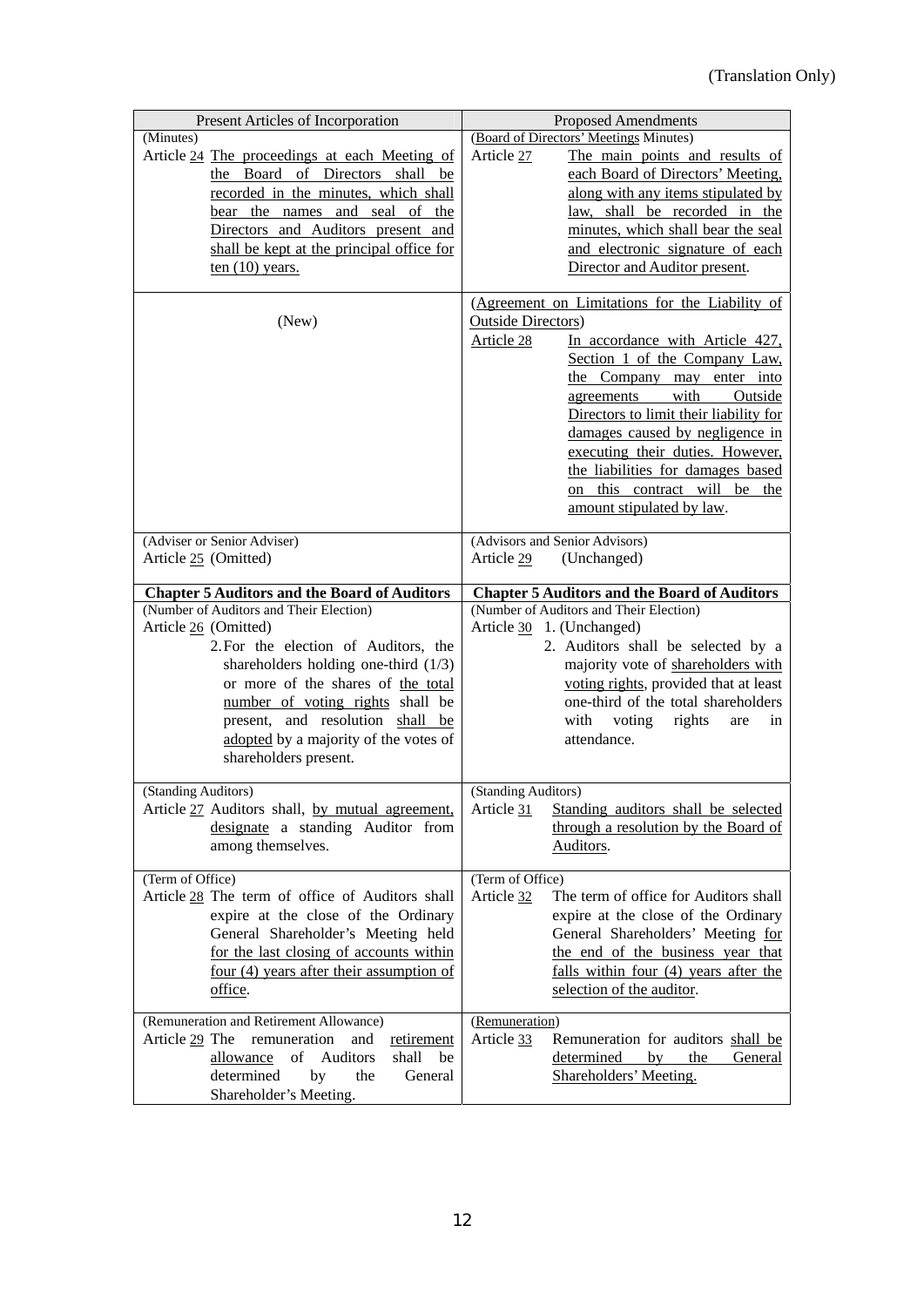| Present Articles of Incorporation                                                                                                                                                                                                                                                                                                                                                                                                                                                                                                                                                                                                                                                                                                                                                                                                                                                                              | <b>Proposed Amendments</b>                                                                                                                                                                                                                                                                                                                                                                                                                                                                                                                                                                    |
|----------------------------------------------------------------------------------------------------------------------------------------------------------------------------------------------------------------------------------------------------------------------------------------------------------------------------------------------------------------------------------------------------------------------------------------------------------------------------------------------------------------------------------------------------------------------------------------------------------------------------------------------------------------------------------------------------------------------------------------------------------------------------------------------------------------------------------------------------------------------------------------------------------------|-----------------------------------------------------------------------------------------------------------------------------------------------------------------------------------------------------------------------------------------------------------------------------------------------------------------------------------------------------------------------------------------------------------------------------------------------------------------------------------------------------------------------------------------------------------------------------------------------|
| (Authority)<br>Article 30 The Board of Auditors shall consist of<br>the Auditors of the Company, shall<br>make resolutions concerning the audit<br>policy, the investigating method to<br>check the business status as well as the<br>financial situation of the Company and<br>set other rules on how to conduct the<br>Auditors jobs. However, the Board of<br>Auditors shall not be prohibited from<br>executing<br>authorization<br>the<br>οf<br>Auditors.<br>(Convener of Meeting and Notice of Meeting)<br>Article 31 1. The Meetings of the Board of<br>Auditors shall be convened by each<br>Auditor.<br>2.A notice of a Meeting of the Board<br>of Auditors shall be sent to each<br>Auditor three (3) days prior to the<br>date of such meeting, provided,<br>however, that the period may be<br>shortened in case of emergency and<br>where a notice is given by an<br>appropriate method.<br>(New) | (Deleted)<br>(Notification for Board of Auditors' Meetings)<br>Article 34 (Deleted)<br>1.A notice of a Board of Auditors'<br>Meetings shall be sent to each<br>Auditor at least three (3) days<br>before the meeting, except in cases<br>when the date of the meeting was<br>already established beforehand.<br>However, this period can be even<br>shorter when there is an urgent need<br>to conduct a meeting.<br>2. Board of Auditors' Meetings can be<br>without following<br>held<br>the<br>convening procedures, provided<br>there is agreement to do so among<br>all of the auditors. |
| (Voting)<br>Article 32 Unless otherwise provided by law, and<br>ordinance resolutions of meetings of<br>the Board of Auditors shall be adopted<br>by a majority of the votes of the<br>Auditors.                                                                                                                                                                                                                                                                                                                                                                                                                                                                                                                                                                                                                                                                                                               | (Voting by Board of Auditors)<br>Board of Auditors' resolutions shall<br>Article 35<br>be adopted by a majority vote,<br>except for cases where this is<br>prohibited by law.<br>(Board of Auditors' Meetings Minutes)                                                                                                                                                                                                                                                                                                                                                                        |
| (Minutes)<br>Article 33 The proceedings at each meeting of<br>the Board of Auditors shall be<br>recorded in the minutes, which shall<br>bear the names and seal of the<br>Auditors present and shall be kept at<br>the principal office for ten (10) years.                                                                                                                                                                                                                                                                                                                                                                                                                                                                                                                                                                                                                                                    | The main points and results of each<br>Article 36<br>Board of Auditors' Meeting, along<br>with any items stipulated by law,<br>shall be recorded in the minutes,<br>which shall bear the seal and<br>electronic signature of each Auditor<br>present.                                                                                                                                                                                                                                                                                                                                         |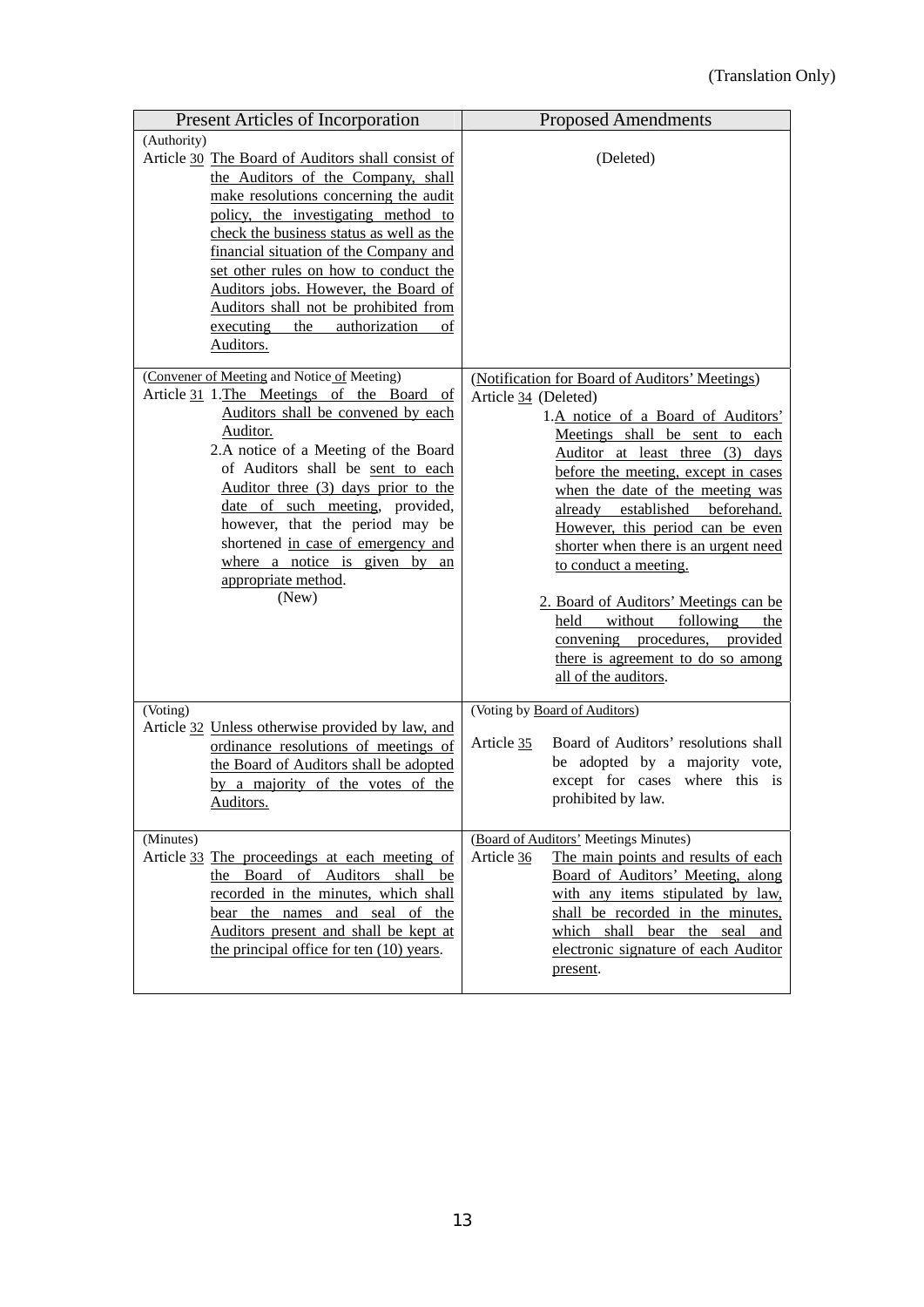| <b>Present Articles of Incorporation</b><br><b>Proposed Amendments</b><br>(Agreement on Limitations for the Liability of<br>(New)<br><b>Outside Auditors</b> )<br>Article 37<br>In accordance with Article 427,<br>Section 1 of the Company Law, the<br>Company may enter into agreements<br>with Outside Auditors to limit their<br>liability for damages caused by<br>negligence in executing their duties.<br>However, the liabilities for damages<br>based on this contract will be the<br>amount stipulated by law.<br><b>Chapter 6 Independent Auditor</b><br>(New)<br>(Election Methods)<br>Independent Auditor shall be elected<br>Article 38<br>(New)<br>$by$ the<br>General Shareholders'<br>Meeting. |
|-----------------------------------------------------------------------------------------------------------------------------------------------------------------------------------------------------------------------------------------------------------------------------------------------------------------------------------------------------------------------------------------------------------------------------------------------------------------------------------------------------------------------------------------------------------------------------------------------------------------------------------------------------------------------------------------------------------------|
|                                                                                                                                                                                                                                                                                                                                                                                                                                                                                                                                                                                                                                                                                                                 |
|                                                                                                                                                                                                                                                                                                                                                                                                                                                                                                                                                                                                                                                                                                                 |
|                                                                                                                                                                                                                                                                                                                                                                                                                                                                                                                                                                                                                                                                                                                 |
|                                                                                                                                                                                                                                                                                                                                                                                                                                                                                                                                                                                                                                                                                                                 |
|                                                                                                                                                                                                                                                                                                                                                                                                                                                                                                                                                                                                                                                                                                                 |
|                                                                                                                                                                                                                                                                                                                                                                                                                                                                                                                                                                                                                                                                                                                 |
|                                                                                                                                                                                                                                                                                                                                                                                                                                                                                                                                                                                                                                                                                                                 |
|                                                                                                                                                                                                                                                                                                                                                                                                                                                                                                                                                                                                                                                                                                                 |
|                                                                                                                                                                                                                                                                                                                                                                                                                                                                                                                                                                                                                                                                                                                 |
|                                                                                                                                                                                                                                                                                                                                                                                                                                                                                                                                                                                                                                                                                                                 |
|                                                                                                                                                                                                                                                                                                                                                                                                                                                                                                                                                                                                                                                                                                                 |
|                                                                                                                                                                                                                                                                                                                                                                                                                                                                                                                                                                                                                                                                                                                 |
|                                                                                                                                                                                                                                                                                                                                                                                                                                                                                                                                                                                                                                                                                                                 |
|                                                                                                                                                                                                                                                                                                                                                                                                                                                                                                                                                                                                                                                                                                                 |
|                                                                                                                                                                                                                                                                                                                                                                                                                                                                                                                                                                                                                                                                                                                 |
|                                                                                                                                                                                                                                                                                                                                                                                                                                                                                                                                                                                                                                                                                                                 |
| (Term of Office)                                                                                                                                                                                                                                                                                                                                                                                                                                                                                                                                                                                                                                                                                                |
| Article 39 1. The term of office for Independent<br>(New)                                                                                                                                                                                                                                                                                                                                                                                                                                                                                                                                                                                                                                                       |
| Auditor shall expire at the close of                                                                                                                                                                                                                                                                                                                                                                                                                                                                                                                                                                                                                                                                            |
| the Ordinary General Shareholders'                                                                                                                                                                                                                                                                                                                                                                                                                                                                                                                                                                                                                                                                              |
| Meeting for the end of the business                                                                                                                                                                                                                                                                                                                                                                                                                                                                                                                                                                                                                                                                             |
| year that falls within one (1) year                                                                                                                                                                                                                                                                                                                                                                                                                                                                                                                                                                                                                                                                             |
| after the selection<br>of<br>the                                                                                                                                                                                                                                                                                                                                                                                                                                                                                                                                                                                                                                                                                |
| independent auditor.                                                                                                                                                                                                                                                                                                                                                                                                                                                                                                                                                                                                                                                                                            |
| 2. However, the Independent Auditor                                                                                                                                                                                                                                                                                                                                                                                                                                                                                                                                                                                                                                                                             |
| are deemed to be reappointed at the                                                                                                                                                                                                                                                                                                                                                                                                                                                                                                                                                                                                                                                                             |
| above Ordinary General                                                                                                                                                                                                                                                                                                                                                                                                                                                                                                                                                                                                                                                                                          |
| Shareholders' Meeting provided that                                                                                                                                                                                                                                                                                                                                                                                                                                                                                                                                                                                                                                                                             |
| there is no resolution to the contrary.                                                                                                                                                                                                                                                                                                                                                                                                                                                                                                                                                                                                                                                                         |
| <b>Chapter 7 Accounting</b><br><b>Chapter 6 Accounting</b>                                                                                                                                                                                                                                                                                                                                                                                                                                                                                                                                                                                                                                                      |
| (Business Term)<br>(Business Year)                                                                                                                                                                                                                                                                                                                                                                                                                                                                                                                                                                                                                                                                              |
| Article 34 The business term of this Company<br>Article 40<br>The business year for the company                                                                                                                                                                                                                                                                                                                                                                                                                                                                                                                                                                                                                 |
| shall commence on April 1 of every<br>is the <u>one year period</u> from April 1                                                                                                                                                                                                                                                                                                                                                                                                                                                                                                                                                                                                                                |
| to March 31 of the following year.<br>year and end on March 31 of the                                                                                                                                                                                                                                                                                                                                                                                                                                                                                                                                                                                                                                           |
| following year, and the closing date of                                                                                                                                                                                                                                                                                                                                                                                                                                                                                                                                                                                                                                                                         |
| account term shall be made for the                                                                                                                                                                                                                                                                                                                                                                                                                                                                                                                                                                                                                                                                              |
| year ending on March 31.                                                                                                                                                                                                                                                                                                                                                                                                                                                                                                                                                                                                                                                                                        |
| (Dividends)<br>(Base Date for Dividend)                                                                                                                                                                                                                                                                                                                                                                                                                                                                                                                                                                                                                                                                         |
| Article 35 Dividends shall be paid to those<br>Article 41 1. The base date for the Company's                                                                                                                                                                                                                                                                                                                                                                                                                                                                                                                                                                                                                    |
| shareholders or registered pledgees<br>year-end dividend is March 31 of                                                                                                                                                                                                                                                                                                                                                                                                                                                                                                                                                                                                                                         |
| noted or recorded in the shareholders'<br>every year.                                                                                                                                                                                                                                                                                                                                                                                                                                                                                                                                                                                                                                                           |
| list as of the closing date of each<br>2. Different<br>base<br>dates<br>can<br>be                                                                                                                                                                                                                                                                                                                                                                                                                                                                                                                                                                                                                               |
| accounting term.<br>established for the payment of other                                                                                                                                                                                                                                                                                                                                                                                                                                                                                                                                                                                                                                                        |
| dividends from surplus funds.<br>(New)                                                                                                                                                                                                                                                                                                                                                                                                                                                                                                                                                                                                                                                                          |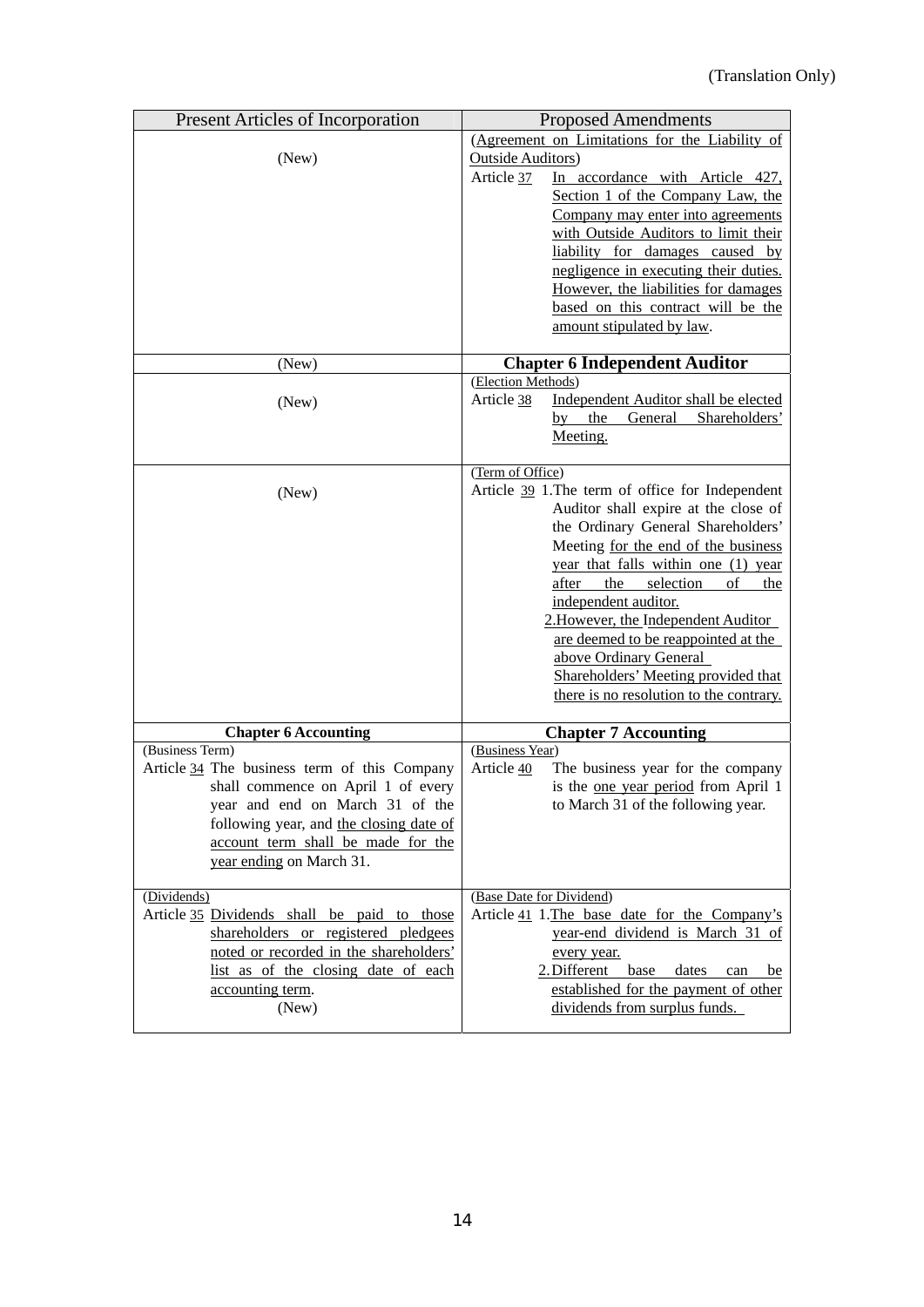| <b>Present Articles of Incorporation</b>                                                                                                                                                                                                                                                                                                                                                                                  | <b>Proposed Amendments</b>                                                                                                                                                                                                                                                                                                                                  |
|---------------------------------------------------------------------------------------------------------------------------------------------------------------------------------------------------------------------------------------------------------------------------------------------------------------------------------------------------------------------------------------------------------------------------|-------------------------------------------------------------------------------------------------------------------------------------------------------------------------------------------------------------------------------------------------------------------------------------------------------------------------------------------------------------|
| (Interim Dividends)                                                                                                                                                                                                                                                                                                                                                                                                       | (Interim Dividends)                                                                                                                                                                                                                                                                                                                                         |
| Article 36 The Company may, by resolution of<br>the Board of Directors, distribute<br>money under Section 293-5 of the<br>Commercial Code (called as "interim<br>dividends") to those shareholders or<br>registered pledgees noted or recorded<br>in the final shareholders' list as of<br>September 30 each year.                                                                                                        | Article 42<br>Based on a resolution by the<br>Board of Directors, the company<br>distribute<br>interim<br>an<br>may<br>dividend with a base date of<br>September 30 each year.                                                                                                                                                                              |
| (Rejection of Dividend Payment)<br>Article 37 1. The Company shall be exempted<br>from liability for paying dividends<br>and interim dividends, if and when<br>said dividends remain unclaimed<br>after three (3) years have elapsed<br>from the date on which such<br>dividends<br>declared<br>were<br>and<br>became due and payable.<br>2.No interest shall be paid on<br>unclaimed dividends and interim<br>dividends. | (Rejection of Dividend Payment)<br>Article 43 1. The Company shall be exempted<br>from liability for paying dividends<br>and interim dividends, if and When<br>the dividend is paid in the form of<br>cash and the shareholder does not<br>take possession of the payment<br>within three $(3)$ years from the start<br>of the payment period.<br>(Deleted) |
| (Supplementary Regulations)<br>Notwithstanding the provision of Article<br>18, the term of office for the directors who<br>were appointed at the 180th Ordinary<br>General Shareholders' Meeting held on<br>June 25, 2004 shall expire at the close of<br>Shareholders'<br>Ordinary<br>General<br>the<br>Meeting to be held in 2006.                                                                                      | (Deleted)                                                                                                                                                                                                                                                                                                                                                   |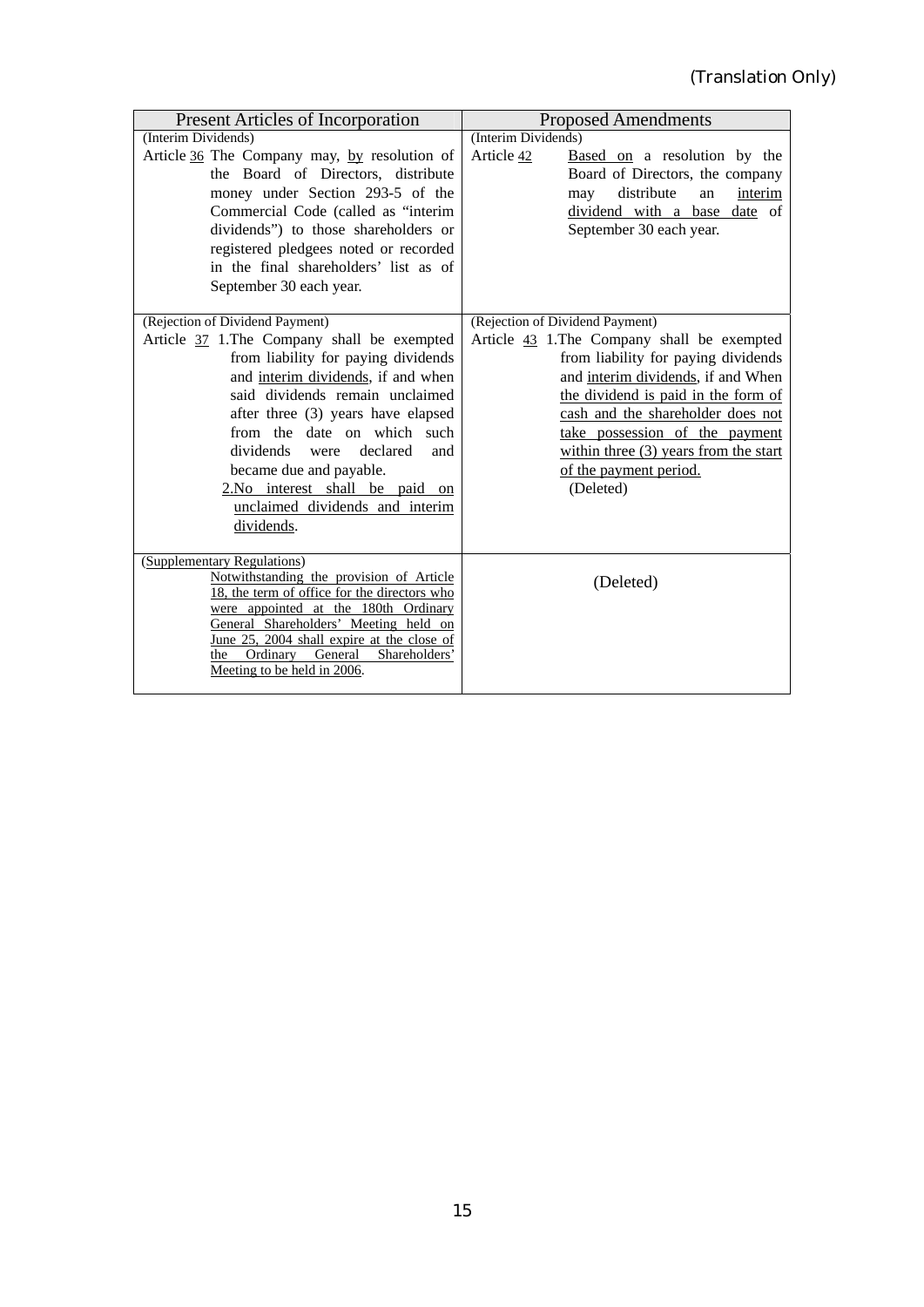# **Proposal 3** – Election of Eight Directors

All directors will complete their respective terms of office at the conclusion of this meeting. Accordingly, we shall propose to elect eight directors.

| No.            | Name                                     |             | Brief personal history;                         | No. of company |
|----------------|------------------------------------------|-------------|-------------------------------------------------|----------------|
|                | (Date of Birth)                          |             | Representative position held at other companies | shares held    |
| $\mathbf{1}$   |                                          | April 1966: | <b>Entered the Company</b>                      |                |
|                | Katsuhiko Kishida<br>(November 19, 1941) | April 1992: | General Manager of Pianos Division              |                |
|                |                                          | June 1994:  | Director                                        |                |
|                |                                          | June 1998:  | <b>Managing Director</b>                        | 32,289         |
|                |                                          | April 2000: | <b>Senior Managing Director</b>                 |                |
|                |                                          | June 2004:  | Chairman and Representative Director            |                |
|                |                                          |             | (to present)                                    |                |
|                |                                          | April 1965: | <b>Entered the Company</b>                      |                |
|                |                                          | July 1984:  | President<br>of<br>and<br>Director              |                |
|                |                                          |             | Yamaha-Kemble Music (U.K.) Ltd.                 |                |
|                | Shuji Ito                                | June 1988:  | Director of the Company                         |                |
| $\overline{2}$ | (November 1, 1942)                       | July 1993:  | Managing Director of the Company                | 39,988         |
|                |                                          | June 1997:  | Senior Managing and Representative              |                |
|                |                                          |             | Director of the Company                         |                |
|                |                                          | April 2000: | President and Representative Director           |                |
|                |                                          |             | of the Company (to present)                     |                |
|                |                                          | April 1966: | <b>Entered the Company</b>                      |                |
|                | Hirokazu Kato                            | March 1996: | <b>General Manager of Electronics</b>           |                |
|                |                                          |             | <b>Development Center</b>                       |                |
|                |                                          | June 1998:  | Director                                        |                |
|                |                                          | June 2003:  | Managing Director (to present)                  |                |
| 3              | (March 8, 1944)                          | May 2006:   | In charge of Technology and                     | 8,300          |
|                |                                          |             | Development, Sound Network                      |                |
|                |                                          |             | Division, Digital Content Business              |                |
|                |                                          |             | Division, Technology Planning                   |                |
|                |                                          |             | Division, e Yamaha Division                     |                |
|                |                                          |             | (to present)                                    |                |
|                |                                          | April 1968: | <b>Entered the Company</b>                      |                |
|                |                                          | July 1999:  | <b>General Manager of Corporate</b>             |                |
| $\overline{4}$ |                                          |             | <b>Planning Division</b>                        |                |
|                |                                          | June 2000:  | Director                                        |                |
|                | Tsuneo Kuroe                             | June 2005:  | Managing Director (to present)                  | 14,100         |
|                | (February 2, 1946)                       | June 2005:  | In charge of Human Resources and                |                |
|                |                                          |             | Labor, Corporate Planning Division,             |                |
|                |                                          |             | Personnel Division, Information                 |                |
|                |                                          |             | <b>System Division</b>                          |                |
|                |                                          |             | (to present)                                    |                |

The table below lists the nominees for those positions.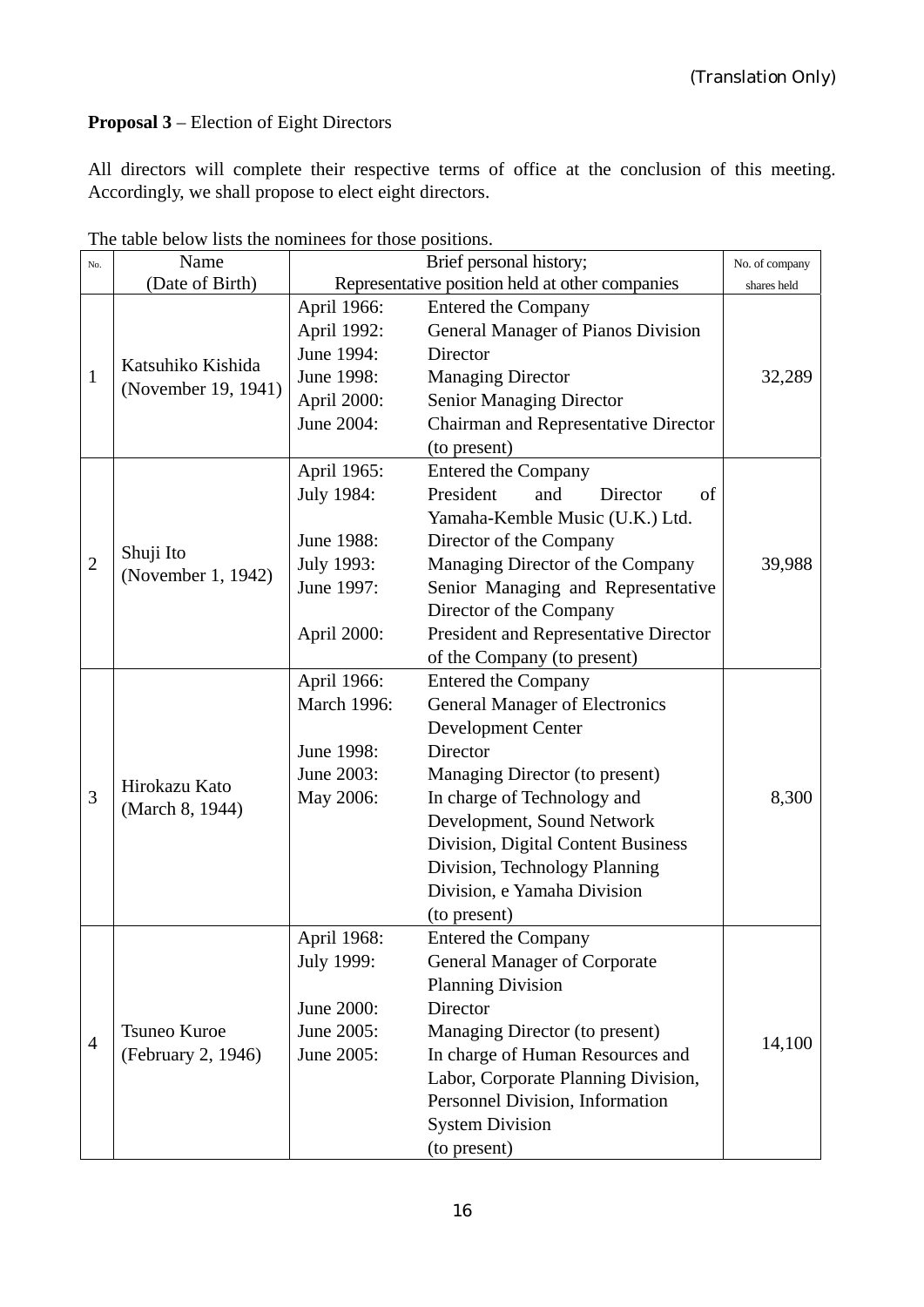| No.    | Name                               | Brief personal history;                          |                                        | No. of company |
|--------|------------------------------------|--------------------------------------------------|----------------------------------------|----------------|
|        | (Date of Birth)                    | Representative position held at other companies  |                                        | shares held    |
|        |                                    | April 1960:                                      | Entered Yamaha Motor Co., Ltd.         |                |
|        |                                    | July 1985:                                       | Director of Yamaha Motor               |                |
|        |                                    | June 1997:                                       | Managing Director of Yamaha Motor      |                |
|        |                                    | June 2000:                                       | Senior Managing Director of Yamaha     |                |
|        | Toru Hasegawa                      |                                                  | Motor                                  |                |
| 5      | (May 15, 1936)                     | April 2001                                       | President and Representative Director  | 5,000          |
|        |                                    |                                                  | of Yamaha Motor                        |                |
|        |                                    | June 2003:                                       | Director of YAMAHA Corporation         |                |
|        |                                    |                                                  | (to present)                           |                |
|        |                                    | January 2005:                                    | Chairman and Director of Yamaha        |                |
|        |                                    |                                                  | Motor (to present)                     |                |
|        |                                    | April 1978:                                      | <b>Entered the Company</b>             |                |
|        |                                    | June 2004:                                       | <b>Executive Officer</b>               |                |
|        |                                    | June 2004:                                       | <b>General Manager of Production</b>   |                |
|        |                                    |                                                  | <b>Technology Head Office</b>          |                |
| 6      | Yasushi Yahata                     | June 2005:                                       | Director (to present)                  | 3,200          |
|        | (March 16, 1954)                   | October 2005:                                    | In charge of Manufacturing, Car Parts  |                |
|        |                                    |                                                  | Division, Quality Assurance &          |                |
|        |                                    |                                                  | Production Engineering Division,       |                |
|        |                                    |                                                  | <b>Productive Technology Business</b>  |                |
|        |                                    |                                                  | Development Division (to present)      |                |
|        |                                    | April 1975:                                      | <b>Entered the Company</b>             |                |
|        |                                    | April 2000:                                      | President and Director of Yamaha       |                |
|        |                                    |                                                  | Corporation of America                 |                |
| $\tau$ | Mitsuru Umemura                    | February 2001:                                   | Executive Officer of the Company       | 13,800         |
|        | (March 6, 1951)                    | May 2003:                                        | <b>General Manager of Musical</b>      |                |
|        |                                    |                                                  | Instruments Group (to present)         |                |
|        |                                    | June 2003:                                       | Senior Executive Officer of the        |                |
|        |                                    |                                                  | Company (to present)                   |                |
|        |                                    | April 1974:                                      | Enter the Company                      |                |
|        |                                    | April 2000:                                      | General Manager of Wind &              |                |
|        | Hiroo Okabe<br>(November 15, 1951) |                                                  | <b>Educational Musical Instruments</b> |                |
| 8      |                                    |                                                  | Division                               | 3,000          |
|        |                                    | June 2003:                                       | Executive Officer (to present)         |                |
|        |                                    | November                                         | Vice General Manager of Musical        |                |
|        |                                    | 2003:                                            | Instruments Group (to present)         |                |
|        |                                    | Representative position held at other companies: |                                        |                |
|        |                                    | Chairman of Guangzhou Yamaha-Pearl River Piano   |                                        |                |
|        |                                    | Inc.                                             |                                        |                |

Note:

1) Toru Hasegawa meets the requirements for an outside director under Paragraph 3, Item 7, Article 2 of the Ordinance on Implementation of the Company Law.

2) The nominees for directors who have special interests with the Company are as follows: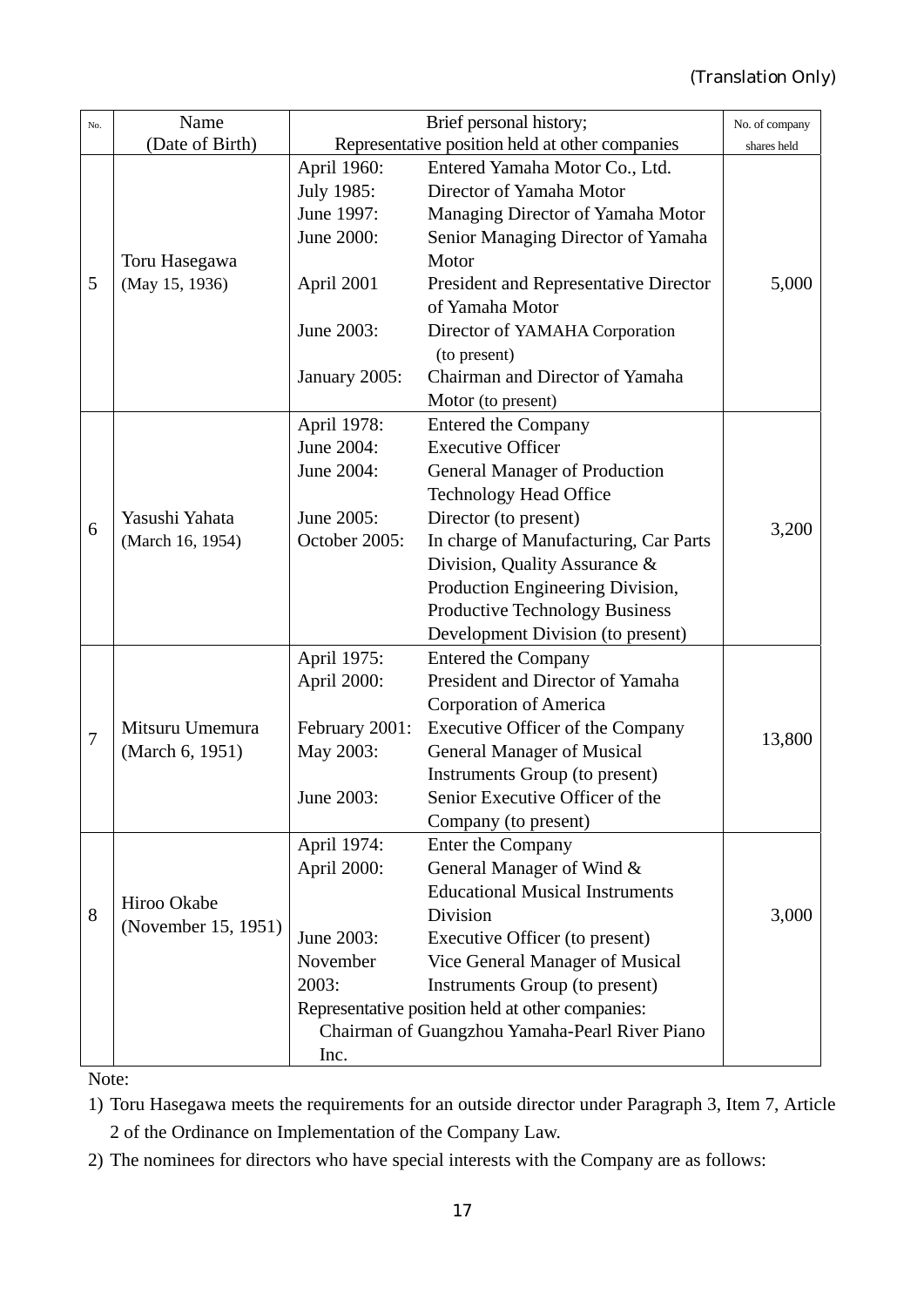a) Shuji Ito

Shuji Ito doubles as President of Yamaha Music Foundation, an entity to which we pay lecture fees for instructors of musical classrooms. In addition, our wholly owned subsidiaries compete with the Foundation in the musical classroom business.

b) Tsuneo Kuroe

Tsuneo Kuroe doubles as President of Yamaha Employees' Pension Fund, an entity we must pay pension premiums. He doubles as President of Yamaha Health Insurance Association, an entity we must pay insurance premiums. He also doubles as President of Yamaha Benefit Club, an entity we must pay membership dues.

c) Hiroo Okabe

Hiroo Okabe doubles as Chairman of Guangzhou Yamaha-Pearl River Piano Inc., a company with which we and our wholly owned subsidiaries have sales transactions of products and the like.

3) The foregoing nominees for directors have declared in advance that if they are elected in this meeting, they will agree to continue "the Policy on Large Purchases of Company Shares (Anti-Takeover Measures)" (the overview thereof is attached hereto) at the Board of Directors to be held after the conclusion of this meeting.

If the continuance of such countermeasure is approved at the meeting of Board of Directors, the effective period thereof will expire at the conclusion of the first meeting of the Board of Directors to be held after the conclusion of ordinary general shareholders' meeting to be held in June 2007. Yamaha's directors serve for a period of one year, so the shareholders may decide the propriety of continuing the Policy through the election of the directors. Furthermore, even if the Board of Directors decides to extend the effective term of the Policy, it reserves the right to revise the said Policy as required to protect or enhance corporate value and the interests of shareholders as a whole.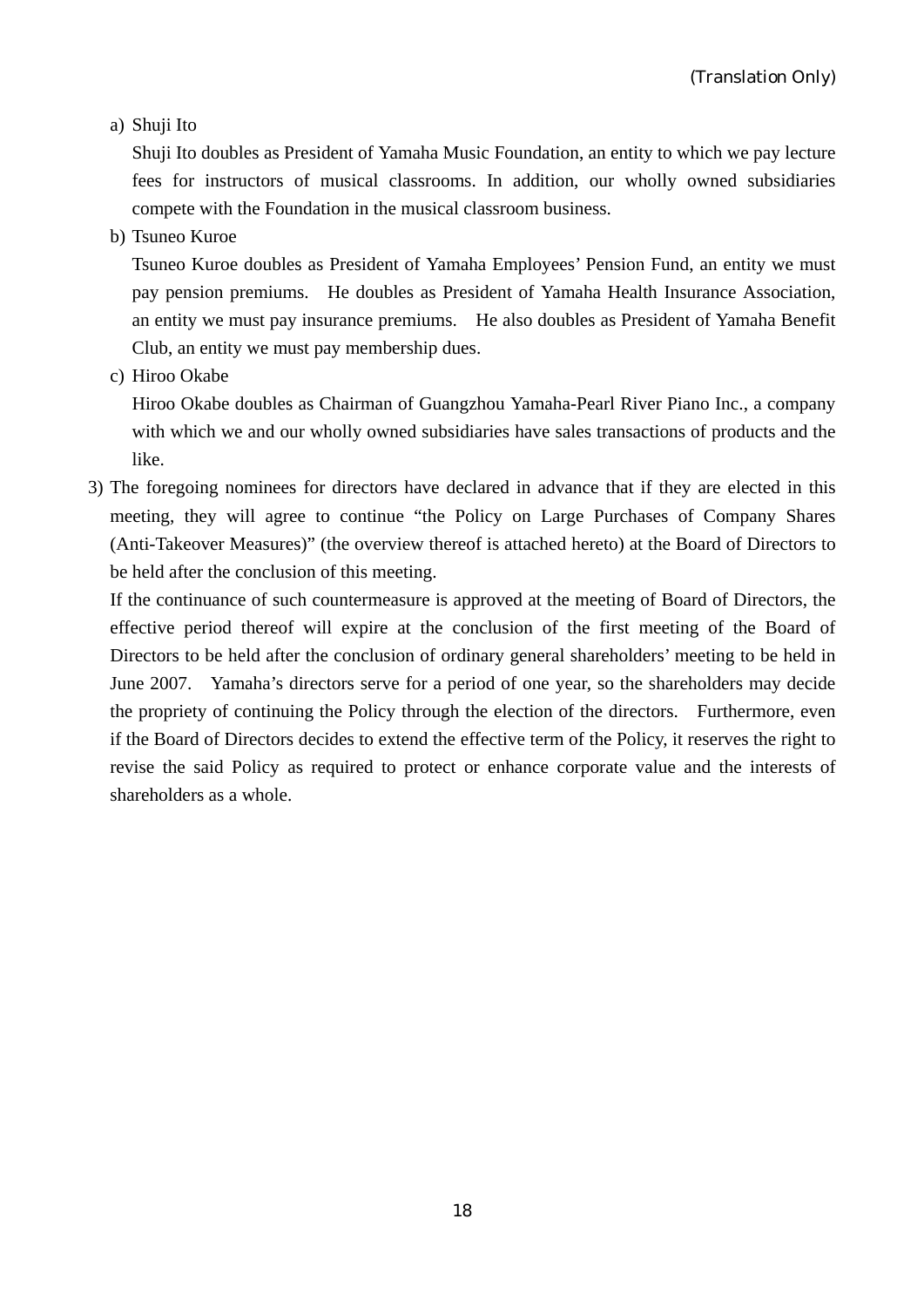# **Proposal 4** – Election of One Corporate Auditor

The Corporate Auditor Haruhiko Wakuda will resign his seat at the conclusion of this meeting. Accordingly, we will propose to elect one corporate auditor.

This Proposal was agreed upon in advance by the Board of Corporate Auditors.

| Name            |                                                       | No. of company                           |       |
|-----------------|-------------------------------------------------------|------------------------------------------|-------|
| (Date of Birth) | Representative position held at other companies       | shares held                              |       |
|                 | <b>August 1974:</b>                                   | Entered Yamaha Motor Co., Ltd.           |       |
|                 | June 1999:                                            | Director of Yamaha Motor                 |       |
|                 | June 2001:                                            | Retired from Director of Yamaha Motor    | 3,000 |
| Yasuharu Terai  | January 2006:                                         | President and Representative Director of |       |
| (July 12, 1947) |                                                       | Yamaha Motor Solutions Co., Ltd. (to     |       |
|                 |                                                       | present)                                 |       |
|                 | Representative position held at other companies:      |                                          |       |
|                 | President and Representative Director of Yamaha Motor |                                          |       |
|                 | Solutions Co., Ltd.                                   |                                          |       |

Note:

- 1) Yasuharu Terai meets the requirements for an outside corporate auditor under Paragraph 3, Item 8, Article 2 of the Ordinance on Implementation of the Company Law.
- 2) Yasuharu Terai serves as President and Representative Director of Yamaha Motor Solutions Co., Ltd., a company to which we entrust computer software developments.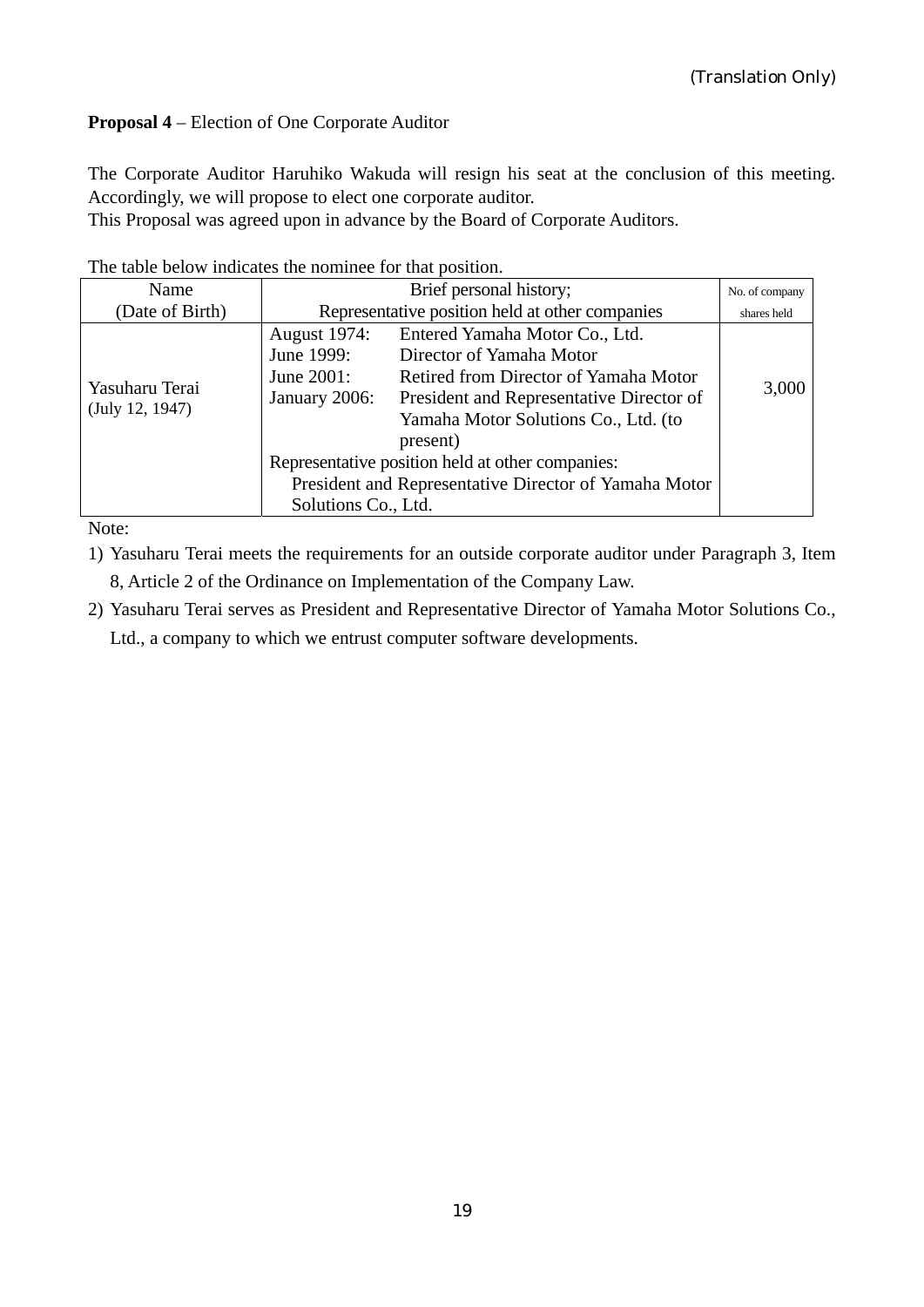**Proposal 5 –** Payment of Retirement Allowances to Retiring Directors and Corporate Auditor, and Payment of Lump-sum Retirement Allowances to Directors and Corporate Auditors through the Abolition of the Retirement Allowance System

Directors Shinya Hanamoto and Tokihisa Makino and Corporate Auditor Haruhiko Wakuda will retire from office upon the conclusion of this meeting. In order to reward them for their dedication to duty while in office, it is proposed that retirement allowances be paid to them in accordance with the Company's Standards for Calculating Retirement Allowance for Directors. The specific amounts of payment and when and how they will be paid will be left up to the Board of Directors for the directors and the Board of Corporate Auditors for the corporate auditor, based on their respective discussions on the matter.

In addition, we decided, at the meeting of the Board of Directors held on April 28, 2006, to abolish the retirement allowance system at the conclusion of this meeting as part of a restructuring of the remuneration system for directors and corporate auditors. Accordingly, if Proposal 3 is approved as proposed, it will be proposed that five re-elected directors, including Katsuhiko Kishida, Shuji Ito, Hirokazu Kato, Tsuneo Kuroe and Toru Hasegawa and three corporate auditors in office, including Naomoto Ota, Michio Horikoshi, and Kunio Miura, be paid retirement allowances for their service in office up to the conclusion of this meeting in accordance with the Company's Standards for Calculating Retirement Allowance for Directors and Corporate Auditors. The specific amounts of payment and when and how they will be paid will be left up to the Board of Directors for the directors and the Board of Corporate Auditors for the corporate auditors, based on their respective discussions on that matter.

| Name            |            | Brief personal history         |
|-----------------|------------|--------------------------------|
| Shinya Hanamoto | June 1997: | Director (to present)          |
| Tokihisa Makino | June 2003: | Director (to present)          |
| Haruhiko Wakuda | June 2003: | Corporate Auditor (to present) |

The table below lists the retiring Directors and Corporate Auditor.

The table below lists the five directors to be re-elected if Proposal 3 is approved and the three corporate auditors now in office to whom the abolish of the Retirement Allowance System applies.

| Name                | Brief personal history |                                                    |  |
|---------------------|------------------------|----------------------------------------------------|--|
|                     | June 1994:             | Director                                           |  |
| Katsuhiko Kishida   | June 1998:             | <b>Managing Director</b>                           |  |
|                     | April 2000:            | <b>Senior Managing Director</b>                    |  |
|                     | June 2004:             | Chairman and Representative Director (to present)  |  |
|                     | June 1988:             | Director                                           |  |
| Shuji Ito           | July 1993:             | <b>Managing Director</b>                           |  |
|                     | June 1997:             | Senior Managing and Representative Director        |  |
|                     | April 2000:            | President and Representative Director (to present) |  |
| Hirokazu Kato       | June 1998:             | Director                                           |  |
|                     | June 2003:             | Managing Director (to present)                     |  |
| <b>Tsuneo Kuroe</b> | June 2000:             | Director                                           |  |
|                     | June 2005:             | Managing Director (to present)                     |  |
| Toru Hasegawa       | June 2003:             | Director (to present)                              |  |
| Naomoto Ota         | June 1994:             | Standing Corporate Auditor (to present)            |  |
| Michio Horikoshi    | June 2001:             | Standing Corporate Auditor (to present)            |  |
| Kunio Miura         | June 2003:             | Corporate Auditor (to present)                     |  |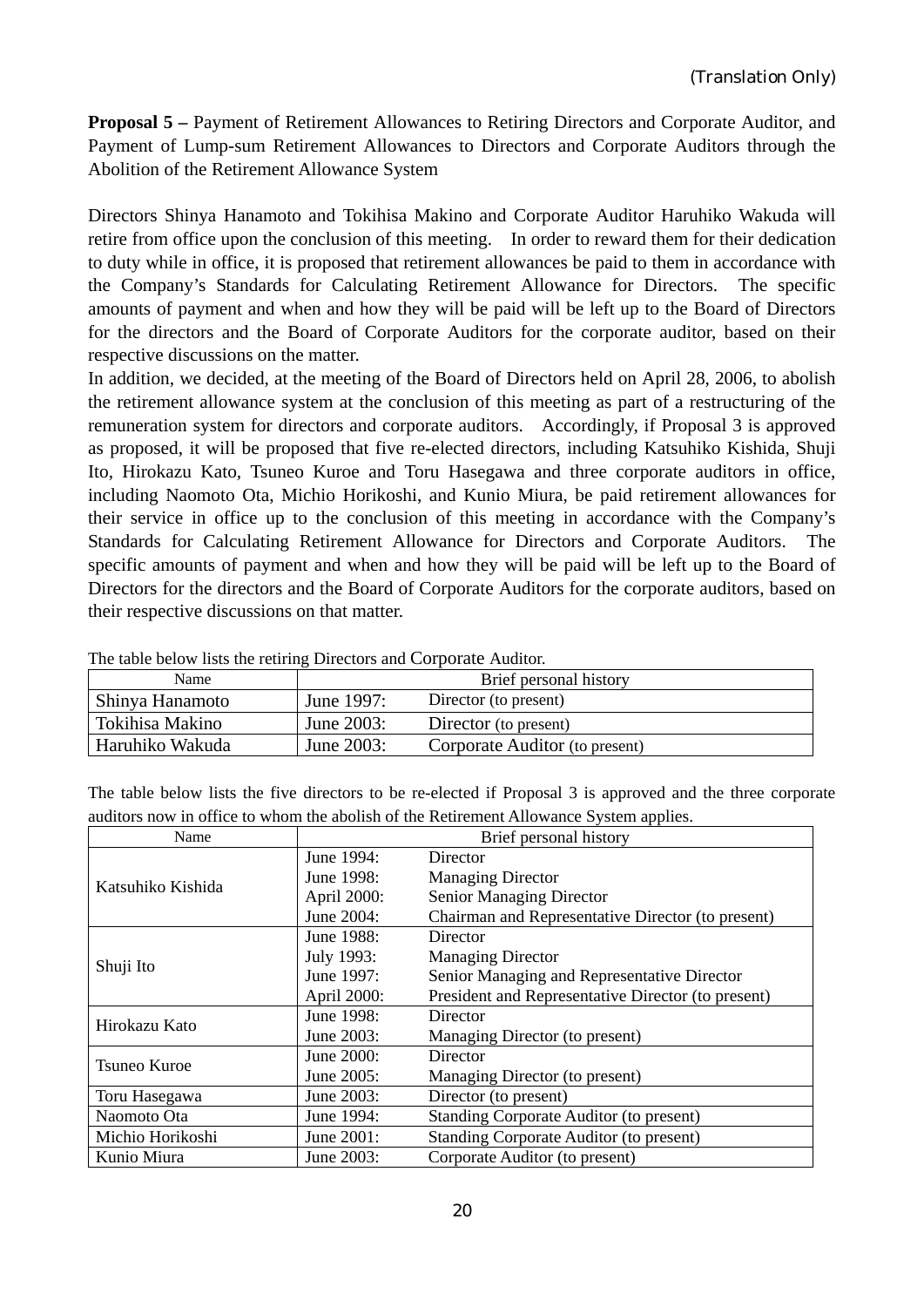# **Concerning Procedures for Exercise of Voting Rights Via the Internet**

1. For shareholders who exercises voting rights via the Internet

The following items should be verified when exercising voting rights via the Internet.

- (1) It is only possible to exercise voting rights via the Internet by using the following Internet address designated by the Company (http://www.web54.net). This Internet address cannot be accessed by mobile telephones.
- (2) When exercising voting rights via the Internet it is necessary to use the voting rights code and password noted on the right side of the voting rights form. The password provided is effective only for the 182nd Ordinary General Shareholders' Meeting. A different password will be issued for the next Meeting.
- (3) Because of the need to total the voting results, shareholders voting via the Internet are requested to exercise their voting rights as much as feasible prior to 5:00 p.m. on Monday, June 26, 2006, the day prior to convening of the 182nd Ordinary General Shareholders' Meeting.
- (4) When a shareholder exercises voting rights via the Internet and by written ballot, the vote that arrives the latest will be deemed the valid vote. When both votes arrive on the same day, the Internet vote will be deemed the valid vote.
- (5) When voting rights are exercised more than once via the Internet, the vote that arrives the latest will be deemed the valid vote.
- (6) Shareholders will bear the expenses incurred when accessing the Internet to exercise shareholder voting rights.
- \* For questions related to exercising shareholder voting rights via the Internet, please contact the following:

Chuo Mitsui Bank and Trust Company Securities Agent Web Support Tel: 03-5677-2031 Service hours (except Saturday, Sunday, and holidays): 9:00 a.m. ~ 9:00 p.m.

### 2. For institutional investors

If you are a nominee shareholder such as an administrative trust bank (including a standing proxy), and apply in advance for the platform for exercising voting rights via the Internet, you may use such platform as a method for exercising your voting rights via the Internet at this meeting.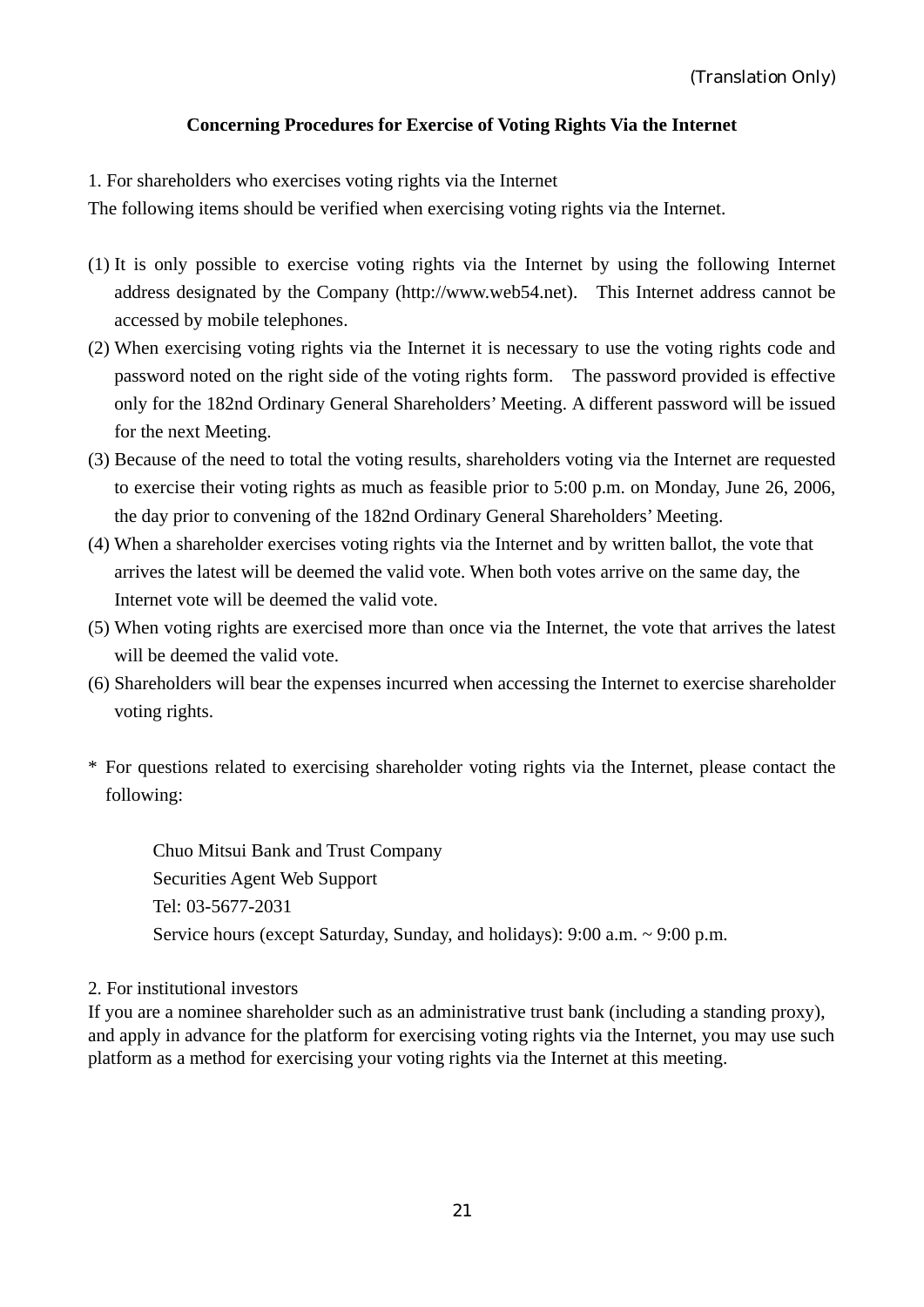(Translation Only)

(Reference material)

#### **Outline of the Policy on Large Purchases of Company Shares (Anti-Takeover Measures)**

At the meeting of the Board of Directors held on April 28, 2006, Yamaha Corporation established the following policy (the "Policy") pertaining to any potential purchase of the Company's shares and other securities that will, if executed, result in the acquisition of a 20%-or-greater share of voting rights in the Company (the "Large Share Purchase") by any given group of shareholders (the "Large Share Purchaser"). The Policy is designed to avoid an irrational takeover that is not in the best interests of the Company or its shareholders.

The Board of Directors recognizes that Yamaha is a listed company, and, as such, that its shares are traded freely; however, we believe that shareholders should make the final decision as to whether to accept a Large Share Purchase offer from any party. In addition, we believe that the Board of Directors must provide shareholders with necessary and sufficient information to make appropriate decisions pertaining to any Large Share Purchase offers. To this end, the Board of Directors has established certain rules pertaining to the provision of information prior to a Large Share Purchase (the "Large Share Purchase Rules") to ensure that the necessary information pertaining to the Large Share Purchase by the prospective Large Share Purchaser is properly provided to shareholders.

The purpose of the Large Share Purchase Rules is to provide an opportunity for shareholders to receive necessary information about the Large Share Purchase, as well as the opinions and alternative plans of the Board of Directors pertaining thereto, to enable the shareholders to determine whether the Large Share Purchase is acceptable. The Large Share Purchase Rules are designed to protect the interests of shareholders as a whole in the event of a Large Share Purchase with the potential to impact the management of the Company. If a Large Share Purchaser complies with the Large Share Purchase Rules, the Board of Directors shall not attempt to interfere with the Large Share Purchase at its own discretion, unless it is clear that the Large Share Purchase will cause irreparable damage or loss to the Company.

Yamaha's Board of Directors believes it to be in the best interest of the shareholders to apply the Large Share Purchase Rules to any Large Share Purchase.

The Large Share Purchase Rules are outlined below.

#### (1) Submission of a Statement of Intent

A Large Share Purchaser interested in making a Large Share Purchase is to first submit a Statement of Intent containing a pledge to comply with the Large Share Purchase Rules to the Company's Board of Directors. In addition, the Board of Directors is to promptly disclose receipt of the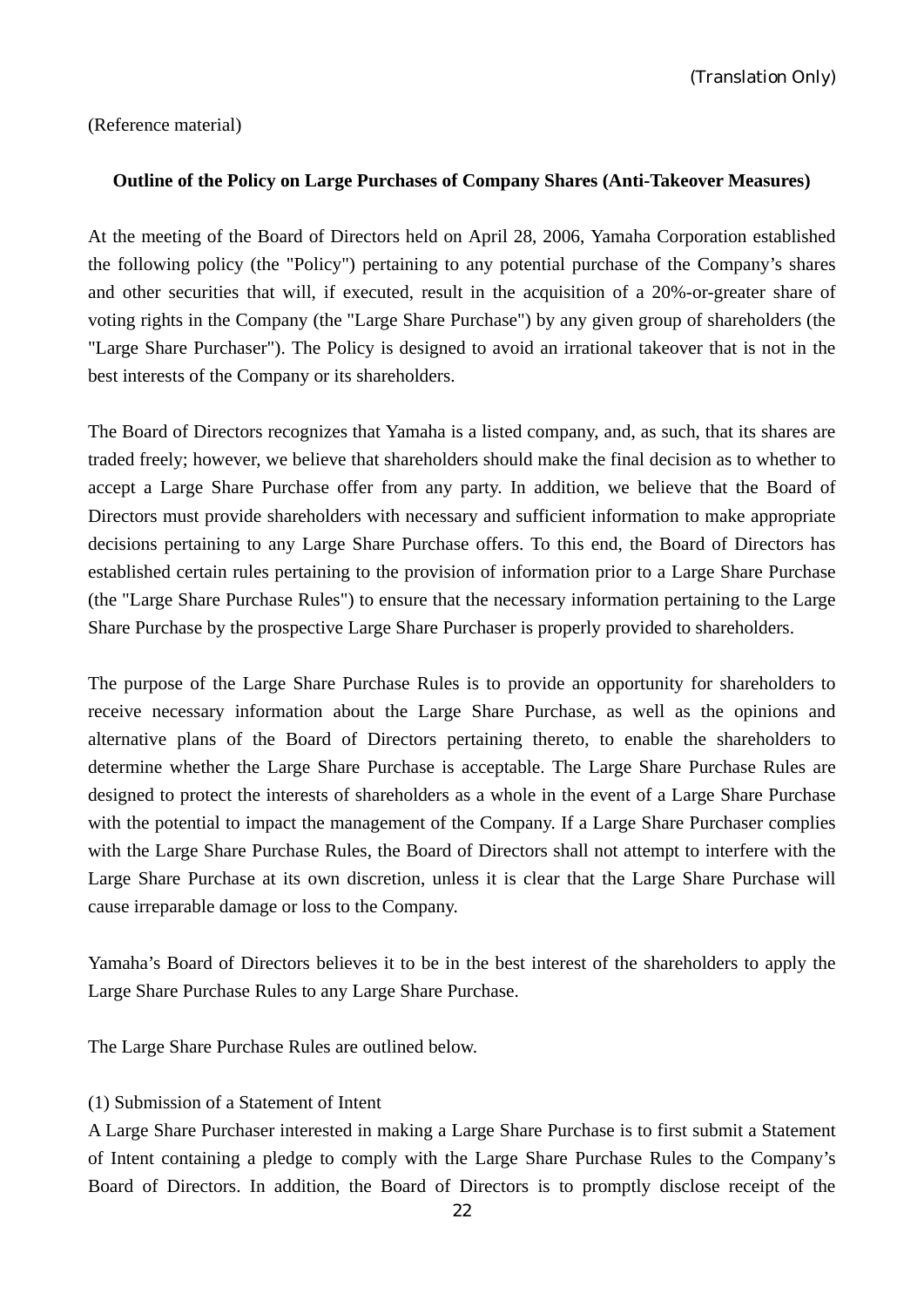Statement of Intent from the Large Share Purchaser.

#### (2) Submission of Information Regarding the Large Share Purchase

The Large Share Purchaser is to provide sufficient information to the Board of Directors to allow it to form an opinion and to allow shareholders to make a decision regarding the proposal (the "Large Share Purchase Information"). In addition, the Board of Directors will disclose the fact that a Large Share Purchase has been proposed, together with the Large Share Purchase Information and other information, as it sees fit.

#### (3) Provision of Additional Large Share Purchase Information

In the event that the Board of Directors finds the information initially provided insufficient to constitute Large Share Purchase Information, it may require the provision of additional information to satisfy Large Share Purchase Information requirements. In this case, the Board of Directors shall notify the Large Share Purchaser of the information that it requires and the reasoning behind the said request for information. The Board of Directors shall establish an appropriate deadline by which the Large Share Purchaser is to supply the aforementioned information.

#### (4) Assessment Period

Should the Board of Directors determine that sufficient Large Share Purchase Information has been provided through the process outlined above, it will then assess the Large Share Purchase Information through deliberation and negotiation to form an opinion and establish alternative plans within a set period of time (the "Assessment Period"). The Assessment Period shall be either (i) or (ii) below, depending on the nature of the Large Share Purchase. The Large Share Purchaser shall proceed only after the Assessment Period has lapsed. In such case, the Board of Directors shall promptly disclose the commencement of the Assessment Period.

- (i) A 60-day Assessment Period shall be granted for a prospective Large Share Purchase in which all shares are to be purchased via a cash tender offer (Japanese yen).
- (ii) A 90-day Assessment Period shall be granted for any prospective Large Share Purchase outside the scope of (i) above.

However, the Board of Directors reserves the right to extend the Assessment Period as required to examine the nature of the Large Share Purchase, negotiate with the Large Share Purchaser, formulate alternative plans, and take other steps to protect the corporate value of the Company and the interests of shareholders as a whole. In addition, should the Board of Directors extend the Assessment Period, the Board shall promptly disclose its reason for the extension, the extended period, and other matters as it deems fit following its resolution regarding the said extension.

#### (5) Disclosure of the Board of Directors' Opinion and the Proposal of Alternative Plans

During the Assessment Period, the Board of Directors will conduct a thorough assessment and examination of the Large Share Purchase Information it has received and receive advice from